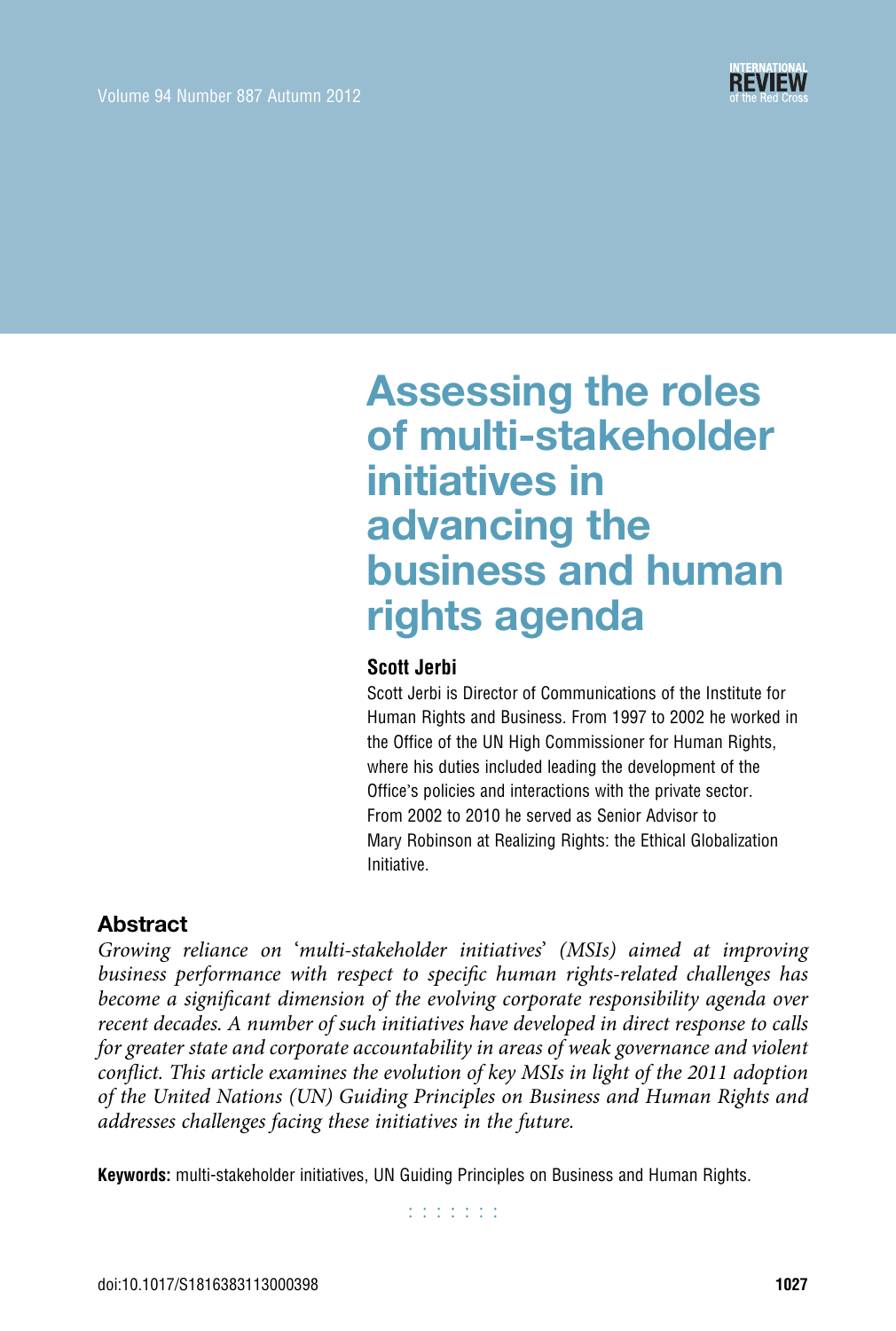Growing reliance on so-called 'multi-stakeholder initiatives' (MSIs) to address governance gaps and improve business performance on human rights-related challenges has become a significant dimension of the evolving corporate responsibility agenda over recent decades. Such initiatives have taken multiple forms, with varying combinations of participation from companies, non-governmental organisations (NGOs), individual experts, and governments. Their unifying feature is a collaborative approach to the development of standards of expected conduct and systems of implementation.

A number of MSIs, such as the Voluntary Principles on Security and Human Rights, the Extractive Industries Transparency Initiative (EITI), and the Kimberley Process Certification Scheme, each of which will be discussed in this article, have developed in response to calls for greater state and corporate accountability in areas of weak governance and violent conflict. Extractive industries have been among those most involved in such efforts as they have faced particular scrutiny given their pursuit of valuable natural resources wherever they are located. Corporate relationships with repressive regimes have also led to legal cases on charges of complicity in human rights abuses. These developments have informed decisions by a small but growing number of states, major companies, and civil society actors to pursue strategies which include participation in initiatives aimed at clarifying expected conduct in challenging operating contexts.

In his 2007 report to the UN Human Rights Council, the UN Secretary-General's Special Representative on Business and Human Rights, Professor John Ruggie of Harvard University, devoted particular attention to the development of MSIs, noting that:

Driven by social pressure, these initiatives seek to close regulatory gaps that contribute to human rights abuses. But they do so in specific operational contexts, not in any overarching manner. Moreover, recognising that some business and human rights challenges require multi-stakeholder responses, they allocate shared responsibilities and establish mutual accountability mechanisms within complex collaborative networks that can include any combination of host and home states, corporations, civil society actors, industry associations, international institutions and investors groups.<sup>1</sup>

This article will examine the evolution of key MSIs addressing the promotion and protection of international human rights and humanitarian law standards, in particular those initiatives of direct relevance to situations of armed conflict, violence, and fragile governance. It will do so in the light of Ruggie's work and the adoption in 2011 by the United Nations Human Rights Council of the UN Guiding Principles on Business and Human Rights.

The first section will provide a broad overview of relevant policy and academic debates concerning the turn to multi-stakeholder forms of governance.

<sup>1</sup> Report of the Special Representative of the Secretary-General on the issue of human rights and transnational corporations and other business enterprises, Business and Human Rights: Mapping International Standards of Responsibility and Accountability for Corporate Acts, UN Doc. A/HRC/4/35, 19 February 2007, para. 53.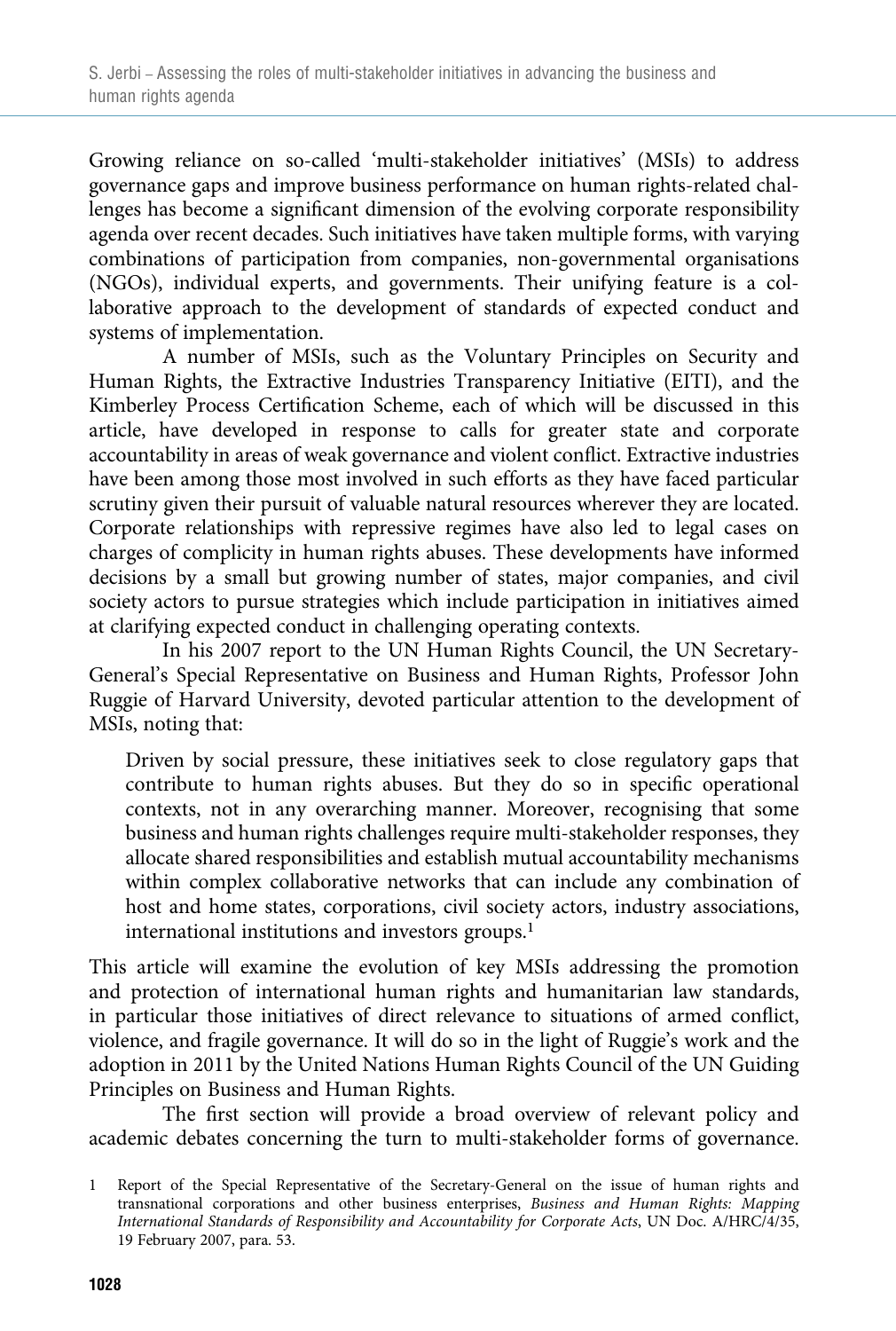

The second section will examine the development of three MSIs of relevance to high-risk contexts: the Voluntary Principles on Security and Human Rights, the EITI, and the Kimberley Process for certification of diamonds. The third section will explore the extent to which the UN Guiding Principles on Business and Human Rights may inform and contribute to efforts aimed at improving the overall effectiveness of these initiatives and other forms of multi-stakeholder consultation and governance. The final section of the article looks ahead at some of the potential steps that could be taken in the short term to address challenges facing MSIs and considers implications for the future of global governance.

### Pursuing 'multi-stakeholderism': an overview of the debate

The increasing reliance on multi-stakeholder approaches to addressing global governance challenges is widely seen as having emerged first in the realm of international environmental policy. The UN Conference on Environment and Development held in Rio de Janeiro in 1992 and its substantive outcome, Agenda 21,<sup>2</sup> embedded non-state participation in international environmental policy processes and confirmed the role of non-state actors in environmental decision-making.

Debates concerning non-state involvement in environmental and development policymaking have been and continue to be framed largely in the context of public–private partnerships (PPPs). PPPs are typically understood as projects that involve governments, often acting within inter-governmental organisations (IGOs), along with multinational firms and in some cases large civil society organisations as well, with the aim of advancing specific governance objectives or addressing collective action problems. One recent study3 points out that since the 2002 Johannesburg World Summit on Sustainable Development, hundreds of new transnational partnerships in addition to those addressing environment-related concerns have proliferated across a wide range of policy domains, including health, food safety, and disaster management. Many more such partnership initiatives were announced at the recent Rio + 20 Summit on Sustainable Development.4

Scholars interested in the broad trend of hybrid, privatised, and partnership-oriented forms of governance have provided a range of explanations for these developments. Some suggest that governments' 'lack of requisite technical expertise,

<sup>2</sup> United Nations Sustainable Development, 'United Nations Conference on Environment and Development, Agenda 21', Rio de Janeiro, Brazil, 3–14 June 1992, available at: [www.un.org/esa/sustdev/](http://www.un.org/esa/sustdev/documents/agenda21/english/Agenda21.pdf) [documents/agenda21/english/Agenda21.pdf.](http://www.un.org/esa/sustdev/documents/agenda21/english/Agenda21.pdf) All Internet references were accessed in 2012 unless otherwise stated.

<sup>3</sup> Liliana B. Andonova, Boomerang to Partnerships? Explaining State Participation in Transnational Partnerships for Sustainability, paper prepared for Princeton University Conference on Research Frontiers in Comparative and International Environmental Politics, Niehaus Center for Globalization and Governance, December 2011, available at: [www.princeton.edu/~pcglobal/conferences/environment/](http://www.princeton.edu/~pcglobal/conferences/environment/papers/andonova.doc) [papers/andonova.doc.](http://www.princeton.edu/~pcglobal/conferences/environment/papers/andonova.doc)

<sup>4</sup> See, for example, United Nations Global Compact, 'Rio + 20: action pledges by business kick off Rio drive for sustainability solutions', 18 June 2012, available at: <http://unglobalcompact.org/news/246-06-18-2012>.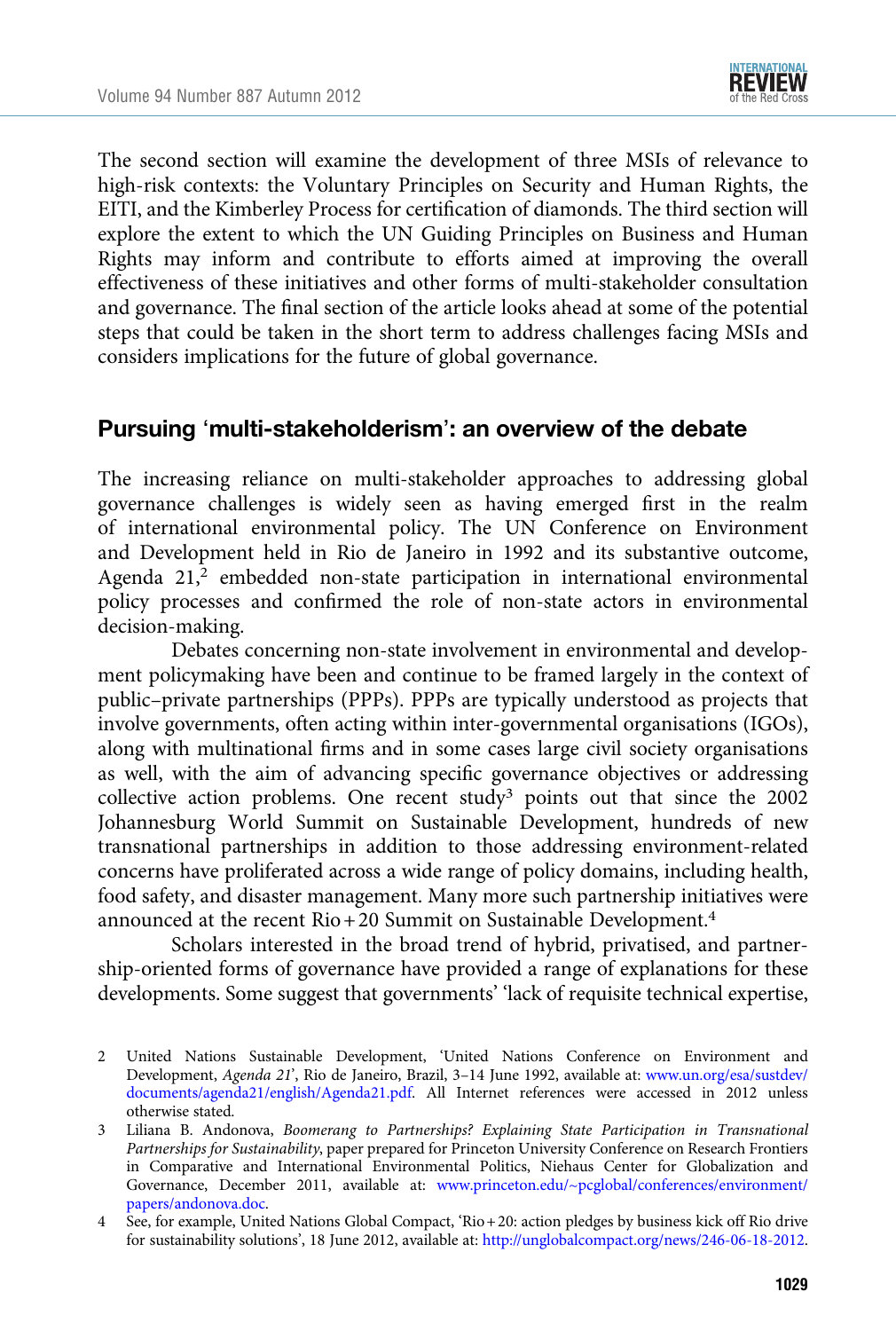financial resources, or flexibility to deal expeditiously with ever more complex and urgent regulatory tasks' <sup>5</sup> lead them to develop new governance arrangements of this kind. Others contend that non-state actors have become increasingly involved in standard-setting and public functions, 'in particular in areas where intergovernmental efforts fail, or where stakeholders, such as civil society or private business, feel that regulation by international treaty does not adequately take into account their concerns'. <sup>6</sup> A counter-perspective argues that states have deliberately turned away from traditional regulatory approaches in favour of new forms of collaborative governance. As one author has suggested: 'The fact that actual governments routinely obfuscate their final authority ... is no accident. Blurring the boundary lines between public and private, indeed, is part of an intentional effort to render opaque political responsibility for the wrenching adjustments entailed in late capitalist development'. 7

Some scholars question the potential of such governance strategies. They argue that multi-stakeholder approaches face a substantial number of challenges, including inadequate participation among all actors due to time constraints or conflicts of interest, difficulties in achieving consensus on key decisions, power and capacity imbalances across stakeholder groups, and a lack of broader social and political legitimacy. One recent critique concludes that multi-stakeholder groups may be best used 'as a means of promoting dialogue and building consensus, not as the locus of policy implementation and oversight'.<sup>8</sup>

Counter-perspectives suggest that in several cases, multi-stakeholder engagement has actually proved to be a more effective strategy than traditional legislative measures, resulting in enhanced standards of corporate conduct, new certification procedures, and new monitoring mechanisms, as well as in greater public awareness of corporate activities and influence. All of these combined have changed the landscape and discourse concerning the roles and responsibilities of the private sector in an increasingly global economy.9

Archon Fung argues that social issues involving the private sector, such as improving protection of basic labour standards, should be dealt with in a decentralised deliberative process involving NGOs, international institutions,

<sup>5</sup> Tim Büthe and Walter Mattli, The New Global Rulers: The Privatization of Regulation in the World Economy, Princeton University Press, Princeton, 2001, p. 5.

<sup>6</sup> Anne Peters, Lucy Koechlin, Till Förster, and Gretta Fenner Zinkernagel, 'Non-state actors as standard setters: framing the issue in an interdisciplinary fashion', in Anne Peters, Lucy Koechlin, Till Förster, and Gretta Fenner Zinkernagel (eds), Non-State Actors as Standard Setters, Cambridge University Press, Cambridge, 2009, p. 2.

<sup>7</sup> Louis W. Pauly, 'Global finance, political authority, and the problem of legitimation', in Rodney Bruce Hall and Thomas J. Biersteker (eds), The Emergence of Private Authority in Global Governance, Cambridge University Press, Cambridge, 2002, p. 77.

<sup>8</sup> Rory Truex and Tina Søreide, Why Multi-stakeholder Groups Succeed and Fail, World Bank Policy Research Working Paper 5495, Sustainable Development Network, Finance, Economics and Urban Development Unit, December 2010, p. 3, available at: [https://openknowledge.worldbank.org/bitstream/](https://openknowledge.worldbank.org/bitstream/handle/10986/3977/WPS5495.txt?sequence=2) [handle/10986/3977/WPS5495.txt?sequence = 2.](https://openknowledge.worldbank.org/bitstream/handle/10986/3977/WPS5495.txt?sequence=2)

<sup>9</sup> John L. Campbell, 'Why would corporations behave in socially responsible ways? An institutional theory of corporate social responsibility', in Academy of Management Review, Vol. 32, No. 3, 2007, pp. 946–967.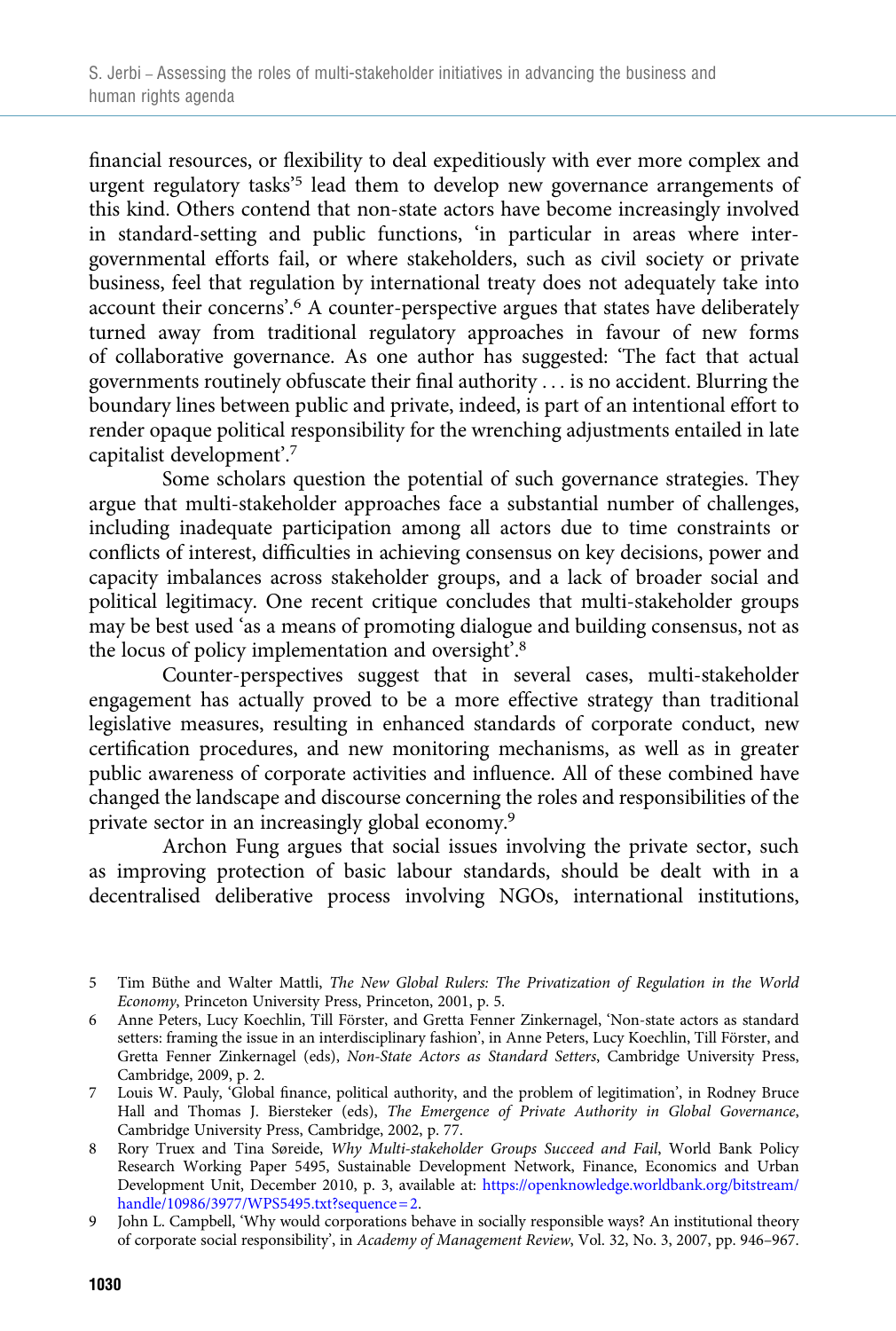companies, workers, and consumers.10 This approach goes against conventional methods of norm and regime formation which involve, in Fung's words, 'establishing international conventions of minimum decency, cajoling nations to adopt those conventions, and fortifying an international popular consensus to support them'. <sup>11</sup> He suggests that the potential effects of decentralised and multi-stakeholder approaches may 'make both conventional binding regulation and unconventional pressure for improving labor standards more compelling and effective'. 12

Anne-Marie Slaughter, a former director of policy planning in the US State Department, a Princeton University professor, and an advocate for fostering networks of state and non-state actors to advance foreign policy objectives, has argued that:

The most effective strategy for addressing transnational or global problems involves mixed networks of public, private and civic actors created under the rubric of public-private partnerships (PPPs), global alliances, global campaigns or collaborative networks. Although not a panacea, such arrangements can stretch scarce government resources and ensure that they leverage other contributions of money, expertise and other in-kind resources.13

As Slaughter suggests, PPPs have tended to come about in significant part as a response to financial or other resource constraints faced by governments and IGOs. The term 'multi-stakeholder initiative', in contrast, is generally understood to refer to efforts aimed at addressing regulatory gaps and negative impacts of corporate practices. Another key feature of MSIs can be seen in their reliance on negotiated standards and more defined governance structures, ideally based on principles such as transparency, accountability, and equitable stakeholder participation. In terms of participants, whereas PPPs by their nature always involve governments or inter-governmental organisations in prominent roles, MSI participation varies considerably. Some MSIs in the human rights domain have developed with active government involvement, while others see government representatives playing a much more limited role, as will be discussed in the next section.

# MSIs and human rights: experiments in governance

Over the past decade in particular, rising attention to corporate impacts with respect to internationally agreed humanitarian, labour and human rights standards has led to a number of experiments with multi-stakeholder forms of voluntary engagement

<sup>10</sup> Archon Fung, 'Deliberative democracy and international labor standards', in Governance: An International Journal of Policy, Administration and Institutions, Vol. 16, No. 1, 2003, pp. 51–71.

<sup>11</sup> Ibid., p. 67.

<sup>12</sup> Ibid.

<sup>13</sup> Anne-Marie Slaughter, 'A grand strategy of network centrality', in Richard Fontaine and Kristin M. Lord (eds), America's Path: Grand Strategy for the Next Administration, Center for American Security, May 2012, p. 54, available at: www.cnas.org/fi[les/documents/publications/CNAS\\_AmericasPath\\_](http://www.cnas.org/files/documents/publications/CNAS_AmericasPath_FontaineAndLord.pdf) [FontaineAndLord.pdf](http://www.cnas.org/files/documents/publications/CNAS_AmericasPath_FontaineAndLord.pdf).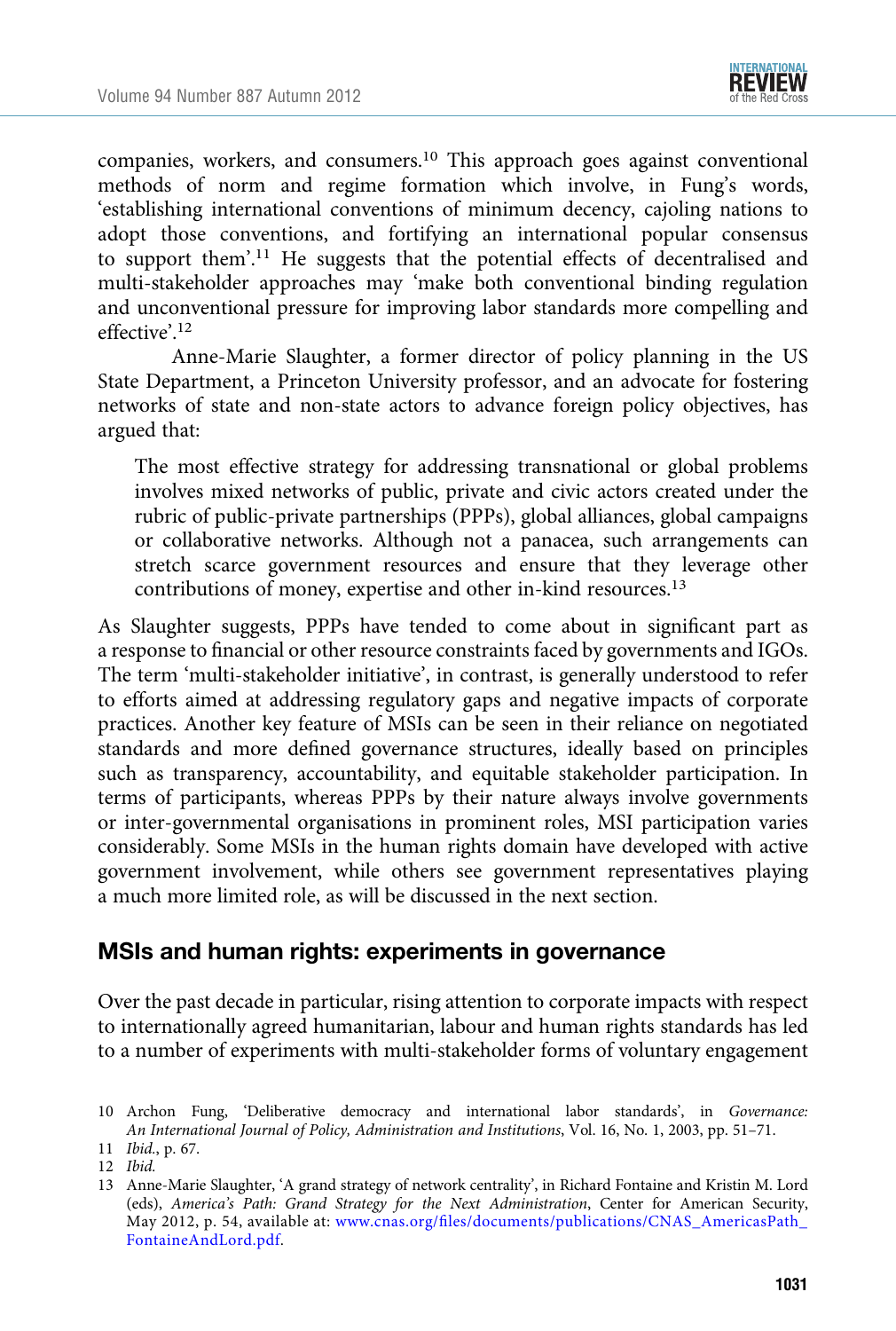and accountability. Given that MSIs in this area are still a relatively new innovation, multiple questions remain concerning their legitimacy and effectiveness in shaping state and corporate practices. For some observers, MSIs addressing human rightsrelated issues are inherently sub-optimal arrangements, in part because they may be used by companies to enhance image and keep potential litigation at bay while achieving only modest changes in corporate performance.

Advocates point out that MSIs potentially play critical roles in circumstances where government oversight and enforcement of standards is absent or deficient and can provide new platforms to advance state and corporate accountability.<sup>14</sup> Others suggest that such alliances are better equipped to draw on local knowledge and pool learning from the experience of diverse actors to address complex problems that governments are unable to address alone, in particular when faced with mounting financial shortfalls.<sup>15</sup> A recent report<sup>16</sup> concludes that while all such efforts begin as voluntary initiatives, over time the trend towards more formalisation, including in governmental policies and regulation, is a distinct possibility. For example, the growth in sustainable procurement guidelines for governments is seen as increasing the demand for MSI-certified products.

It is noteworthy that early MSIs addressing human rights concerns such as the Ethical Trading Initiative<sup>17</sup> and the Fair Labor Association (FLA)<sup>18</sup> - which brought together companies, NGOs, and other key societal actors committed to protecting worker rights in member company operations worldwide, focusing in particular on the garment industry – have matured in their governance arrangements. These voluntary efforts, which involved initial support from the UK and US governments respectively, have grown over the past decade into well-established institutions with limited direct government involvement. In addition, they have begun to expand their reach to address labour-related supply chain challenges for companies in a wider range of industry sectors, as can be seen in the recent decision by computer maker Apple to join the FLA.19

More recent efforts have seen the MSI model used in other industry sectors, such as the Global Network Initiative (GNI)<sup>20</sup> established in 2008 by leading information technology companies, NGOs, academics, socially responsible investors, and experts to set standards on freedom of expression and user privacy on the

<sup>14</sup> Caroline Rees, Corporations and Human Rights: Accountability Mechanisms for Resolving Complaints and Disputes. Report of 2nd Multi-Stakeholder Workshop, 19–20 November 2007, Corporate Social Responsibility Initiative, Report No. 27, John F. Kennedy School of Government, Harvard University, Cambridge, MA, 2008, available at: [www.hks.harvard.edu/m-rcbg/CSRI/publications/report\\_27\\_account](http://www.hks.harvard.edu/m-rcbg/CSRI/publications/report_27_accountability%20mechanisms2.pdf)[ability%20mechanisms2.pdf](http://www.hks.harvard.edu/m-rcbg/CSRI/publications/report_27_accountability%20mechanisms2.pdf).

<sup>15</sup> See, for example, Anne-Marie Slaughter, 'The future of foreign policy is public–private partnerships', in CNN's Global Public Square Blogs, 25 November 2011, available at: [http://globalpublicsquare.blogs.cnn.](http://globalpublicsquare.blogs.cnn.com/2011/11/25/slaughter-the-future-of-foreign-policy-is-public-private-partnerships/) [com/2011/11/25/slaughter-the-future-of-foreign-policy-is-public-private-partnerships/.](http://globalpublicsquare.blogs.cnn.com/2011/11/25/slaughter-the-future-of-foreign-policy-is-public-private-partnerships/)

<sup>16</sup> Mariëtte van Huijstee, Multi-Stakeholder Initiatives: a Strategic Guide for Civil Society Organizations, Stichting Onderzoek Multinationale Ondernemingen (Center for Research on Multinational Corporations), March 2012, p. 49, available at: [http://somo.nl/publications-en/Publication\\_3786.](http://somo.nl/publications-en/Publication_3786)

<sup>17</sup> For more information on the Ethical Trading Initiative, see: [www.ethicaltrade.org.](http://www.ethicaltrade.org)

<sup>18</sup> See the Fair Labor Association (FLA) website: [www.fairlabor.org](http://www.fairlabor.org).

<sup>19</sup> FLA, 'Apple joins FLA', 13 January 2012, available at: [www.fairlabor.org/blog/entry/apple-joins-](http://www.fairlabor.org/blog/entry/apple-joins-fla)fla.

<sup>20</sup> For more information on the Global Network Initiative, see: [www.globalnetworkinitiative.org](http://www.globalnetworkinitiative.org).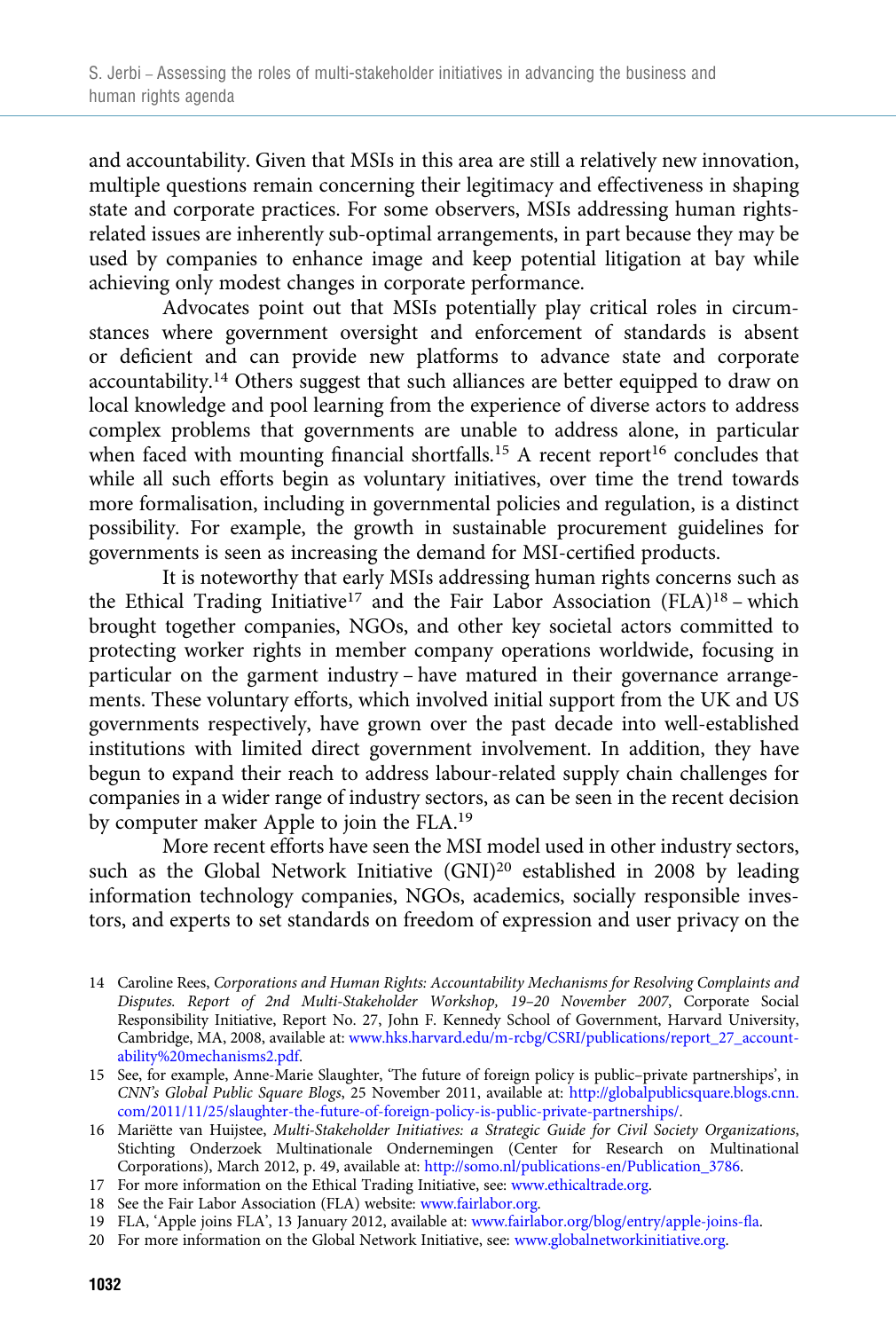

Internet. This initiative took shape largely without direct government leadership, although the US State Department has been supportive of the process. The GNI developed in response to the difficult experiences of leading information technology companies in China. For example, in 2004 one of the GNI's corporate participants, the search engine firm Yahoo!, provided the Chinese government with account information connected to the e-mail address of a Chinese journalist who was imprisoned as a result. In addition to Yahoo!, Google and Microsoft, which have faced their own challenges in China, have joined GNI as well in the hope of developing shared approaches to responding to such situations in countries around the world.

# Multi-stakeholder initiatives in areas of violence and armed conflict

A number of key MSIs have emerged over recent decades that are of particular relevance to situations of armed conflict, violence, and other high-risk contexts. These initiatives have notably featured more active government involvement than those mentioned previously. This section examines three leading MSIs of relevance in this area: the Voluntary Principles on Security and Human Rights, the EITI, and the Kimberley Process Certification Scheme.

# The Voluntary Principles on Security and Human Rights

The Voluntary Principles on Security and Human Rights<sup>21</sup> were launched in 2000 with strong support from the US State Department and the UK Foreign Office. The Voluntary Principles are a multi-stakeholder initiative that brings together major companies in the extractive and energy sectors, along with a number of governments and NGOs, for the purpose of guiding companies in maintaining the safety and security of their operations consistent with respect for human rights and fundamental freedoms.

The events that led to the development of the Voluntary Principles are widely viewed as being linked directly to growing activist concerns during the 1990s about the responsibilities of major oil and mining companies operating in conflict or weak governance zones. For example, companies such as BP faced growing scrutiny during this period over the hiring of security forces in Colombia known to have been complicit in abuses of human rights in communities where the company operated.<sup>22</sup> Similarly, Shell faced strong criticisms of its operations in the Niger Delta, including alleged complicity in the 1995 execution by a Nigerian military

<sup>21</sup> For more information on the Voluntary Principles on Security and Human Rights, see: [www.](http://www.voluntaryprinciples.org) [voluntaryprinciples.org.](http://www.voluntaryprinciples.org)

<sup>22</sup> See, for example, Jon Mitchell, 'British Petroleum finds oil – plus a war: Colombian rebels frequently target pipelines and rigs', in Christian Science Monitor, 29 January 1997, available at: [www.csmonitor.com/1997/](http://www.csmonitor.com/1997/0129/012997.econ.econ.1.html) [0129/012997.econ.econ.1.html.](http://www.csmonitor.com/1997/0129/012997.econ.econ.1.html)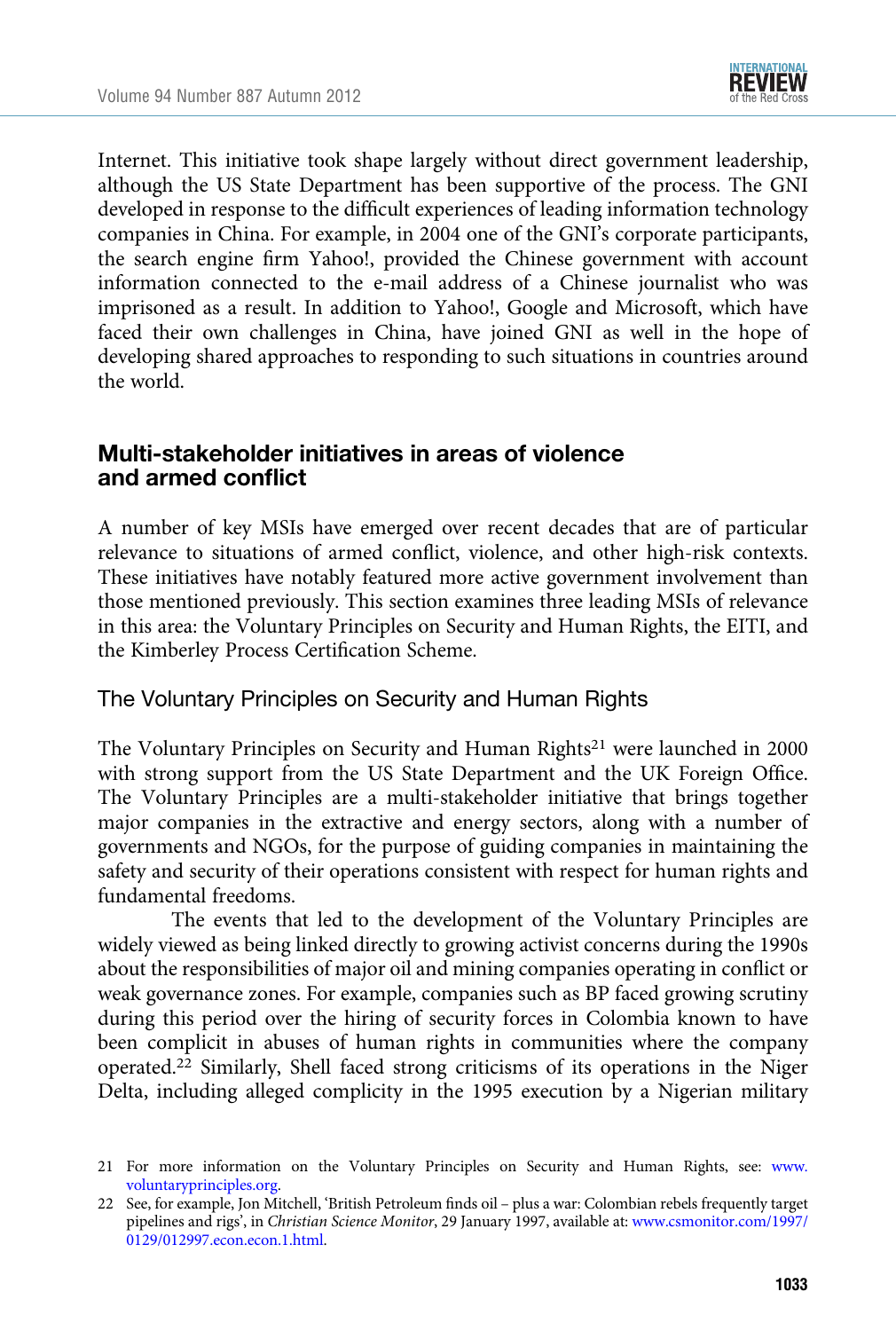tribunal of activist Ken Saro-Wiwa, who had led a campaign protesting against the negative impacts of oil companies in the region.<sup>23</sup>

As Bennett Freeman, a senior official in the US State Department in the Clinton administration and a key figure in the development of the Voluntary Principles, has noted:

These allegations, whether right or wrong, fair or unfair, have attracted the attention not only of NGOs and the media, but also of the home governments of the companies involved – including the United States and the United Kingdom. Those two governments have shared a concern over the risk to the operations and reputations of their flag companies. They have also shared an economic and political stake in ensuring that those companies are able and willing to continue to operate in key countries such as Nigeria, Indonesia and Colombia. And, most importantly, they share a common commitment to the protection and promotion of human rights throughout the world.<sup>24</sup>

The Voluntary Principles are framed around three sets of issues. The first involves criteria that companies should consider in assessing the risk of complicity in human rights abuses in connection with their security arrangements, including their relationships with local communities and diverse other stakeholders. The second set of issues concerns company relations with state security forces, both military and police. The third area addresses direct company relations with private security forces. The overall aim is to provide practical guidance to companies on how to incorporate respect for international human rights standards into their policies and operational decision-making around the world.

Over its first decade of existence, the Voluntary Principles Initiative has faced a range of criticisms largely around lack of progress by companies in implementing the principles on the ground, lack of significant monitoring and reporting requirements, and an absence of clear admission criteria for new participants.<sup>25</sup> Some studies have concluded that expectations for the Voluntary Principles have been unreasonable, noting that while more could be done to improve corporate performance with respect to the principles, 'broader issues including conflicts over property rights and the (re)distribution of economic and political resources ... will not be solved by the prevailing managerial approach to the governance of business and human rights'. 26

<sup>23</sup> See, for example, Human Rights Watch, The Price of Oil: Corporate Responsibility and Human Rights Violations in Nigeria's Oil Producing Communities, January 1999, available at: [www.hrw.org/legacy/](http://www.hrw.org/legacy/reports/1999/nigeria/nigeria0199.pdf) [reports/1999/nigeria/nigeria0199.pdf](http://www.hrw.org/legacy/reports/1999/nigeria/nigeria0199.pdf).

<sup>24</sup> Bennett Freeman, Maria B. Pica, and Christopher N. Camponovo, 'A new approach to corporate responsibility: the Voluntary Principles on Security and Human Rights', in Hastings International & Comparative Law Review, Vol. 24, 2000–01, p. 427.

<sup>25</sup> Gilles Carbonnier, Fritz Brugger, and Jana Krause, 'Global and local policy responses to the resource trap', in Global Governance: A Review of Multilateralism and International Organizations, Vol. 17, No. 2, 2011, p. 252.

<sup>26</sup> Tanja A. Börzel and Jana Hönke, From Compliance to Practice: Mining Companies and the Voluntary Principles on Security and Human Rights in the Democratic Republic of Congo, SFB-Governance Working Paper Series, No. 25, Research Center (SFB) 700, Berlin, October 2011, p. 29, available at: [www.sfb](http://www.sfb-governance.de/publikationen/sfbgov_wp/wp25/wp25.pdf?1325771404)[governance.de/publikationen/sfbgov\\_wp/wp25/wp25.pdf?1325771404](http://www.sfb-governance.de/publikationen/sfbgov_wp/wp25/wp25.pdf?1325771404).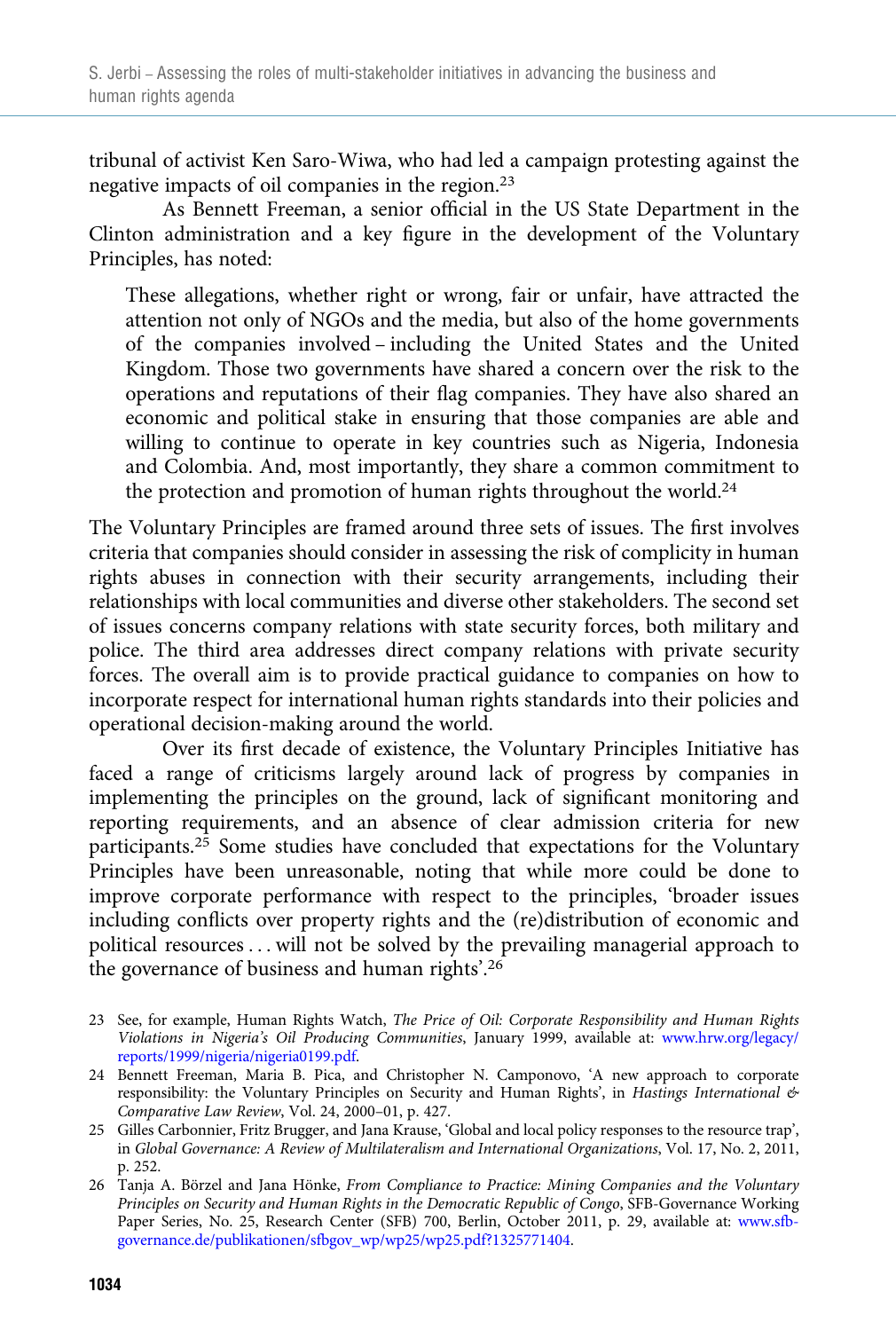

Information available on the Voluntary Principles website includes initial assessments of company efforts to implement the principles.27 It shows that although participating companies believe the initiative has provided critical guidance and its multi-stakeholder nature has contributed significantly to the credibility of the effort, a number of weaknesses are evident as well. These include lack of clarity in the text of some of the principles, difficulties in monitoring and auditing performance against the standards, and a perception of the initiative being an 'exclusive club', which undermines efforts to make the principles widely known and used by a range of business sectors experiencing security and human rightsrelated challenges.

The addition of a number of other governments in the initiative, including Canada, Colombia, the Netherlands, Norway, and Switzerland, and renewed commitment by the Obama administration to push its mission forward, have led to further steps aimed at strengthening the Voluntary Principles' governance and effectiveness. This can be seen in the outcomes of the September 2011 plenary meeting in Ottawa at which participants adopted a set of new Governance Rules28 for the initiative, decided to pursue the formation of a legal entity for the initiative based in the Netherlands,<sup>29</sup> and committed to prioritising host government outreach and in-country implementation through the creation of a Host Government Outreach Working Group to facilitate dialogue and engagement with potential government participants.<sup>30</sup> At the annual Voluntary Principles plenary meeting in March 2012, an independent pilot project by oil, gas, and mining companies to develop indicators intended to measure the ways these participants fulfil their commitments as part of the initiative was discussed.<sup>31</sup>

These steps, along with the recent additions of a new participating company – Total – and civil society participants – Global Rights and the Pearson

<sup>27</sup> See Voluntary Principles on Security and Human Rights, 'Overview of company efforts to implement the Voluntary Principles', Information Working Group, Company Implementation Report, available at: [http://voluntaryprinciples.org/](http://voluntaryprinciples.org/files/vp_company_efforts.pdf)files/vp\_company\_efforts.pdf.

<sup>28</sup> See Voluntary Principles on Security and Human Rights, 'The Initiative of the Voluntary Principles on Security and Human Rights: Governance Rules', as approved by the Plenary on 16 September 2011, available at: www.voluntaryprinciples.org/fi[les/VPs\\_Governance\\_Rules\\_Final.pdf.](http://www.voluntaryprinciples.org/files/VPs_Governance_Rules_Final.pdf)

<sup>29</sup> The Voluntary Principles Association, a non-profit organisation based in the Netherlands, was announced on 21 November 2012. The Association is intended to address administrative needs of the Voluntary Principles Initiative 'in order to enhance the Initiative's capacity to pursue its objective of facilitating the collaborative work of companies, governments, and non-governmental organizations seeking to find solutions to complex security and human rights challenges'. See Voluntary Principles on Security and Human Rights, 'The Voluntary Principles Initiative announces the formation of the Voluntary Principles Association: new organization will facilitate efforts by extractive sector companies to protect human rights', available at: www.voluntaryprinciples.org/fi[les/Voluntary\\_Principles\\_Association\\_Press\\_](http://www.voluntaryprinciples.org/files/Voluntary_Principles_Association_Press_Release_-_November_21_2012.pdf) [Release\\_-\\_November\\_21\\_2012.pdf](http://www.voluntaryprinciples.org/files/Voluntary_Principles_Association_Press_Release_-_November_21_2012.pdf).

<sup>30</sup> See Voluntary Principles on Security and Human Rights, 'Summary of Proceedings, Voluntary Principles on Security and Human Rights, Extraordinary Plenary Session', Ottawa, Ontario, 16 September 2011, pp. 1–2, available at: www.voluntaryprinciples.org/fi[les/FHE-DC-130591-v1-VPs\\_Summary\\_of\\_](http://www.voluntaryprinciples.org/files/FHE-DC-130591-v1-VPs_Summary_of_Proceedings_Extraordinary_Plenary_Meeting.pdf) [Proceedings\\_Extraordinary\\_Plenary\\_Meeting.pdf](http://www.voluntaryprinciples.org/files/FHE-DC-130591-v1-VPs_Summary_of_Proceedings_Extraordinary_Plenary_Meeting.pdf).

<sup>31</sup> See Voluntary Principles on Security and Human Rights, 'Chair's Summary of Proceedings, Voluntary Principles on Security and Human Rights, Annual Plenary Meeting', Ottawa, Ontario, 29 March 2012, p. 1, available at: www.voluntaryprinciples.org/fi[les/Summary\\_of\\_Proceedings\\_VPs\\_Plenary\\_March\\_](http://www.voluntaryprinciples.org/files/Summary_of_Proceedings_VPs_Plenary_March_2012.pdf) [2012.pdf.](http://www.voluntaryprinciples.org/files/Summary_of_Proceedings_VPs_Plenary_March_2012.pdf)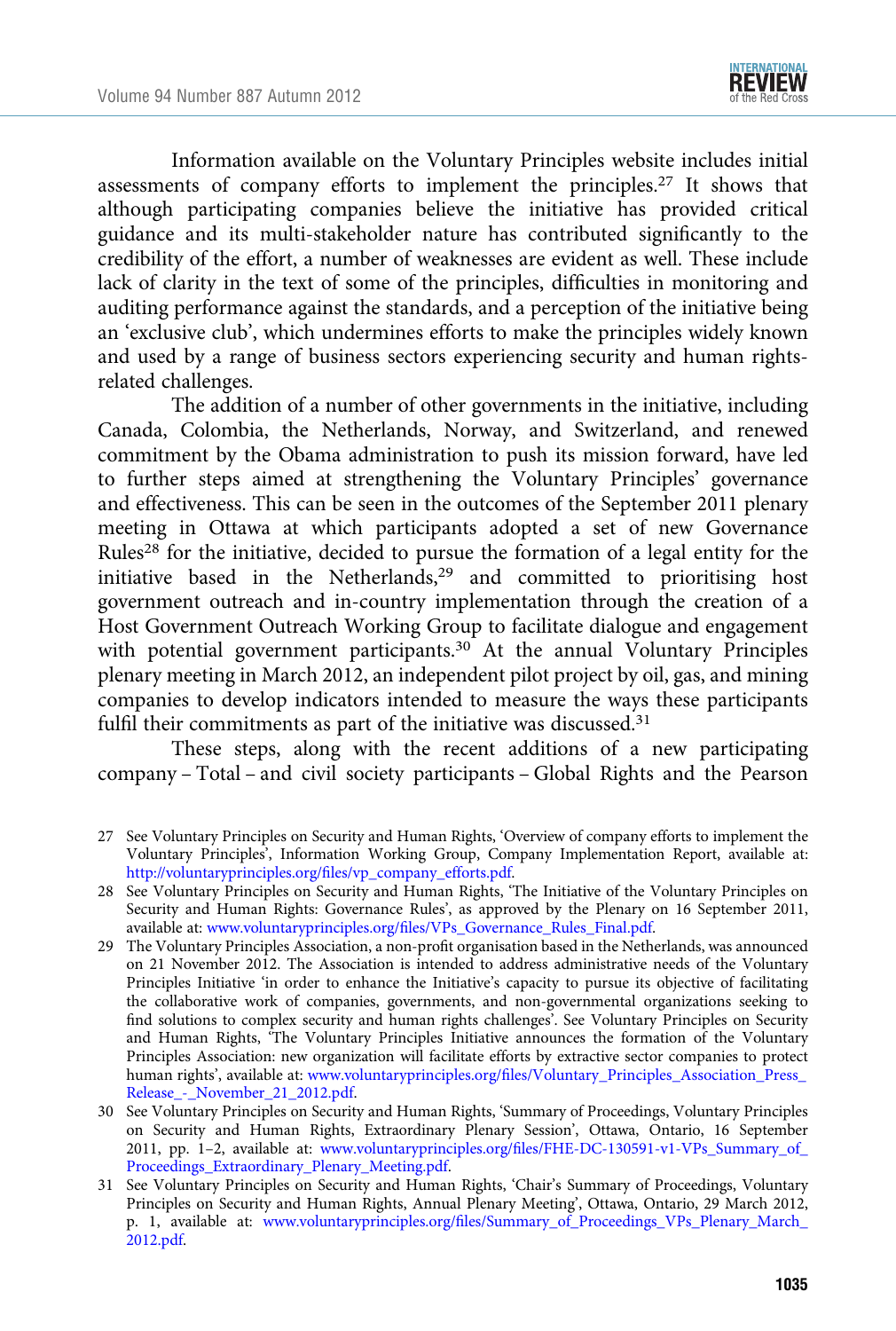Centre – indicate the continuing interest in the Voluntary Principles Initiative. Only time will tell whether current reform measures are successful in bolstering the initiative's legitimacy and effectiveness.

# The Extractive Industries Transparency Initiative

A second key MSI relating to the extractive sector that is also of particular relevance to conflict and post-conflict situations is the Extractive Industries Transparency Initiative (EITI).32 The proposal for the EITI was initially presented by UK Prime Minister Tony Blair at the 2002 World Summit on Sustainable Development in Johannesburg. The EITI seeks to encourage greater transparency and accountability in resource-rich developing countries largely dependent on revenues from oil, gas, and mining. The initiative is centred on the conviction that greater public knowledge of company payments to governments will serve to improve public financial management and will in turn help foster more equitable and sustainable long-term economic growth.

Since 2006, the initiative has been overseen by a board comprising an independent chair (currently Clare Short, former UK State Secretary for International Development) and twenty representatives from implementing countries, supporting countries, civil society organisations, industry, and investment companies. A small international secretariat based in Oslo and hosted by the Norwegian government is accountable to the board. A World Bank-managed multidonor trust fund provides technical assistance to countries in EITI implementation.

In contrast to the Voluntary Principles, in which companies are the primary actors in terms of agreeing to implement the principles and monitor progress, the EITI involves a system whereby governments themselves commit to meeting a range of requirements concerning revenue transparency. To move from 'candidate' (implementing but not yet meeting all requirements) to 'compliant' (meeting all requirements) status within the initiative, countries must complete an independent assessment known as the EITI validation every five years. This quality assurance mechanism is not an audit but seeks to evaluate, in consultation with relevant stakeholders, the implementation of the EITI global standard at the national level. The EITI board has established a network of accredited EITI validators who are selected by participating countries to work with key stakeholders in reviewing national-level performance. To date, 16 countries<sup>33</sup> have achieved 'compliant' status and 21 countries<sup>34</sup> are listed in the 'candidate' category, indicating involvement in the initiative but not yet meeting all requirements.

<sup>32</sup> More information on the Extractive Industries Transparency Initiative is available at: <http://eiti.org/>.

<sup>33</sup> As of November 2012, these include Azerbaijan, the Central African Republic, Ghana, the Kyrgyz Republic, Liberia, Mali, Mauritania, Mongolia, Mozambique, Niger, Nigeria, Norway, Peru, Timor-Leste, Yemen, and Zambia. See: <http://eiti.org/countries>.

<sup>34</sup> As of November 2012, these include Afghanistan, Albania, Burkina Faso, Cameroon, Chad, Côte d'Ivoire, the Democratic Republic of Congo, Gabon, Guatemala, Guinea, Indonesia, Iraq, Kazakhstan, the Republic of the Congo, São Tomé and Principe, Sierra Leone, the Solomon Islands, Tanzania, Togo, and Trinidad and Tobago. See: <http://eiti.org/countries>.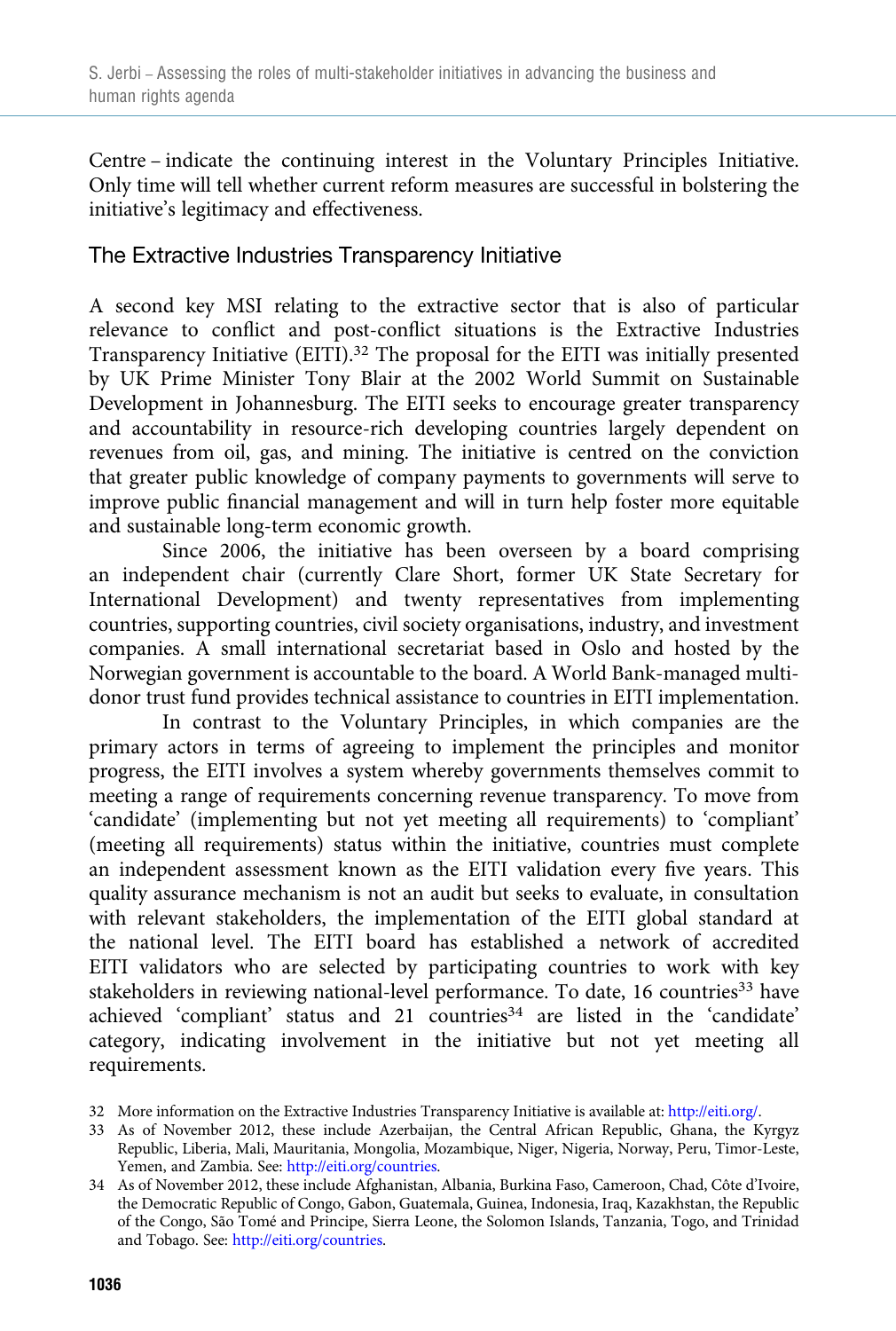The benefits of the EITI for the stakeholders are straightforward. Participating governments see their involvement as signalling that their countries are taking the steps necessary to achieve a stable investment climate, including by committing to more accountable and transparent governance. For the many companies and investors involved, the EITI is seen as a useful structure to help mitigate reputational risks faced when operating in countries where revenue payments to governments have been questioned. Civil society actors benefit from the initiative in that it provides them with added legitimacy in their dealings with governments and companies, as well as more public information about the revenues states receive, which they can use in their own advocacy aimed at holding public officials accountable for their performance.

In March 2011, the EITI's global conference brought together over 1,000 participants from 80 countries, clearly indicating strong support for the initiative. An independent evaluation of the initiative completed in 2011 concluded that the EITI has established itself as an important international brand with impressive support from governments, the private sector, and civil society.<sup>35</sup> Its focus on financial transparency has been seen as a strategic entry point for strengthening global consensus around greater democratic control of resources, and its multistakeholder approach has been widely credited with enhancing the voice and legitimacy of civil society in countries around the world.

In highlighting a number of shortcomings in the implementation of the EITI to date, the evaluation report points out that while the initiative has fostered greater transparency, accountability does not appear to have been improved, in part because of the lack of progress in areas of political, legal, and institutional reforms and capacity development in multiple countries involved in the initiative. The EITI has been criticised as being a tool used by Western donors to link calls for democratisation and good governance with those for economic liberalisation.<sup>36</sup> As one commentator has noted, $37$  this in part explains why countries such as Angola, Algeria, Iran, and Saudi Arabia, which represent an estimated 90% of the global production of oil and gas, are not participating in the initiative. Similarly, only a small number of state-owned oil companies are participants in the EITI.<sup>38</sup> Powerful nations including China and Russia have not joined. US President Barack Obama announced in September 2011 that the US will implement the EITI.39

36 See, for example, Sarah Bracking, Hiding Conflict over Industry Returns: a Stakeholder Analysis of the Extractive Industries Transparency Initiative, Brooks World Poverty Institute, Working Paper 91, University of Manchester, May 2009, available at: [www.bwpi.manchester.ac.uk/resources/Working-](http://www.bwpi.manchester.ac.uk/resources/Working-Papers/bwpi-wp-9109.pdf)[Papers/bwpi-wp-9109.pdf](http://www.bwpi.manchester.ac.uk/resources/Working-Papers/bwpi-wp-9109.pdf).

<sup>35</sup> See Scanteam, Achievements and Strategic Options: Evaluation of the Extractive Industries Transparency Initiative, Final Report, Oslo, May 2011, available at: [http:/](http://eiti.org/files/2011-EITI-evaluation-report.pdf)/eiti.org/fi[les/2011-EITI-evaluation-report.pdf](http://eiti.org/files/2011-EITI-evaluation-report.pdf).

<sup>37</sup> Liliane C. Mouan, 'Exploring the potential benefits of Asian participation in the Extractive Industries Transparency Initiative: the case of China', in Business Strategy and the Environment, Vol. 19, No. 6, 2010, pp. 367–376.

<sup>38</sup> Ibid.

<sup>39</sup> See EITI, 'President Obama: The US will implement the EITI', 20 September 2011, available at: [http://eiti.](http://eiti.org/news-events/president-obama-us-will-implement-eiti#) [org/news-events/president-obama-us-will-implement-eiti#.](http://eiti.org/news-events/president-obama-us-will-implement-eiti#)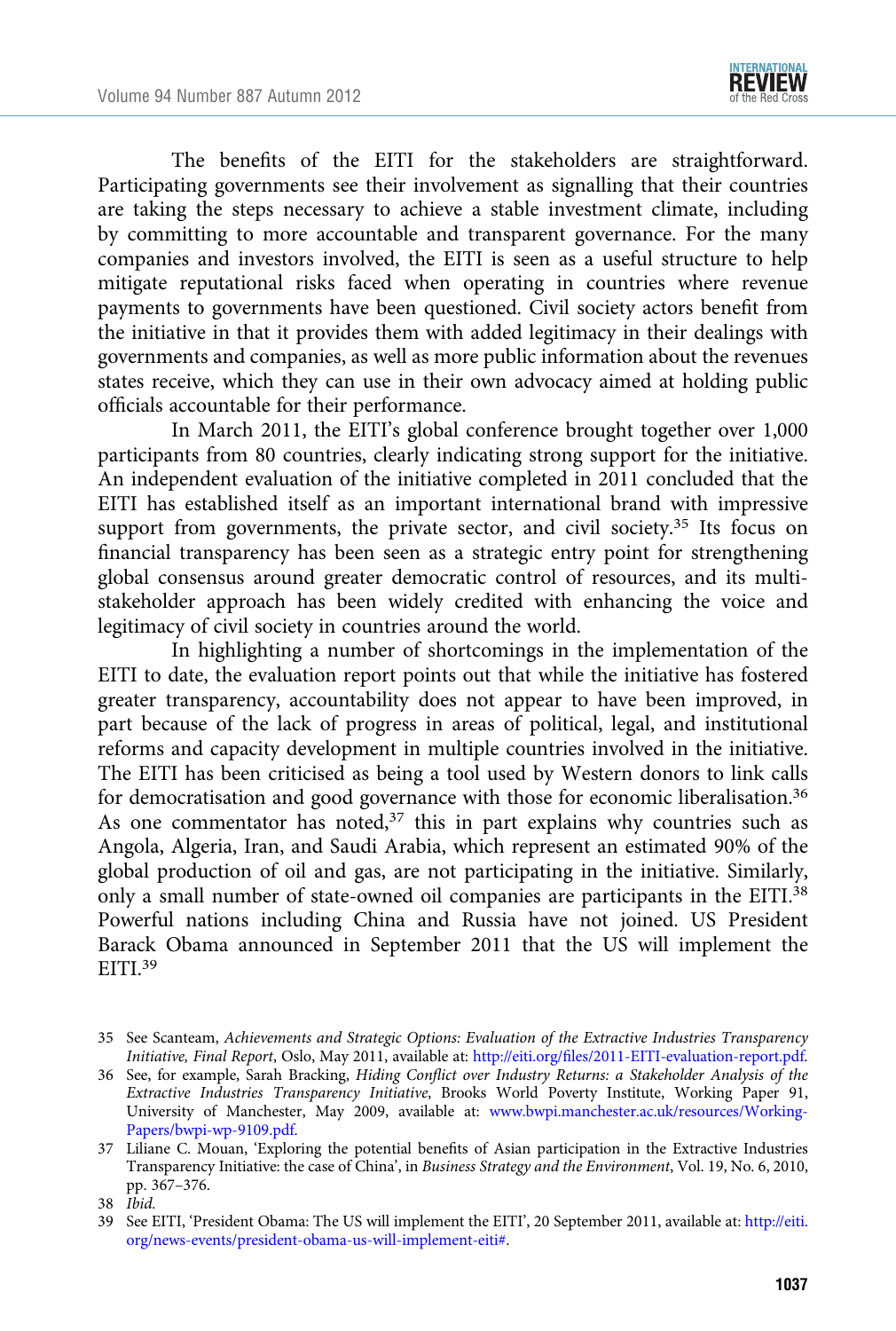The 2011 evaluation report concludes that as the EITI approaches its tenth anniversary in 2013, central challenges include the need for a broader agenda and strengthened certification scheme, combined with a more rigorous results framework for tracking performance. Such steps will require political leadership and increased capacity but are seen as being crucial to maintaining the EITI's relevance and building on its success.

### The Kimberley Process

A third MSI of relevance to conflict situations is the Kimberley Process for certification of diamonds.<sup>40</sup> This initiative has its origins in the late 1990s, when the UN Security Council began to highlight the links between trade in rough diamonds and continuing conflicts in Africa. Security Council resolutions calling for national certification schemes for the diamond trade in Angola, Sierra Leone, and Liberia proved to be ineffective in breaking the connection between the sale of rough diamonds and the continuation of conflict in these countries.<sup>41</sup>

In 2000, corporate fears over the potential for consumer backlash against the entire industry, combined with the concerns of all diamond-producing countries, led to the decision to develop a multi-stakeholder process to address the issue of so-called 'conflict diamonds'. Industry and civil society participants were given full participation rights alongside state representatives in the negotiations, which were essentially aimed at developing a system for certifying the origin of rough diamonds from conflict-free sources and thereby preventing rebel groups from financing their efforts through the sale of diamonds. The initial 2000 event in South Africa launched a series of Kimberley Process meetings, which gained support from a large number of countries involved in the diamond trade. UN backing for the initiative, including a 2000 General Assembly resolution (55/56)<sup>42</sup> and a 2003 Security Council resolution (1459),<sup>43</sup> and an exemption from the World Trade Organisation,44 were seen as crucial in legitimising the Kimberley Process that officially launched in early 2003.

Over 70 countries are now involved in the Kimberley Process, which commits participating governments to passing national legislation and undergoing peer review. In addition to such requirements on states, the initiative also includes provisions for industry self-regulation based on a system of warranties and verification by independent auditors of individual companies as well as internal penalties set by industry, all with the aim of helping facilitate the full traceability of rough diamond transactions by government authorities.

<sup>40</sup> For more information on the Kimberly Process initiative, see: [www.kimberleyprocess.com](http://www.kimberleyprocess.com).

<sup>41</sup> See, for example, UNSC Res. S/RES/1173, 12 June 1998 (concerning Angola), and S/RES/1306, 5 July 2000 (concerning Sierra Leone and Liberia).

<sup>42</sup> UNGA Res. A/RES/55/56, 29 January 2001, on 'The role of diamonds in fuelling conflict: breaking the link between the illicit transaction of rough diamonds and armed conflict as a contribution to prevention and settlement of conflicts'.

<sup>43</sup> UNSC Res. S/RES/1459, 28 January 2003.

<sup>44</sup> World Trade Organisation, 'Waiver concerning Kimberley Process Certification Scheme for rough diamonds', Doc. G/C/W/432/Rev.1, 24 February 2003.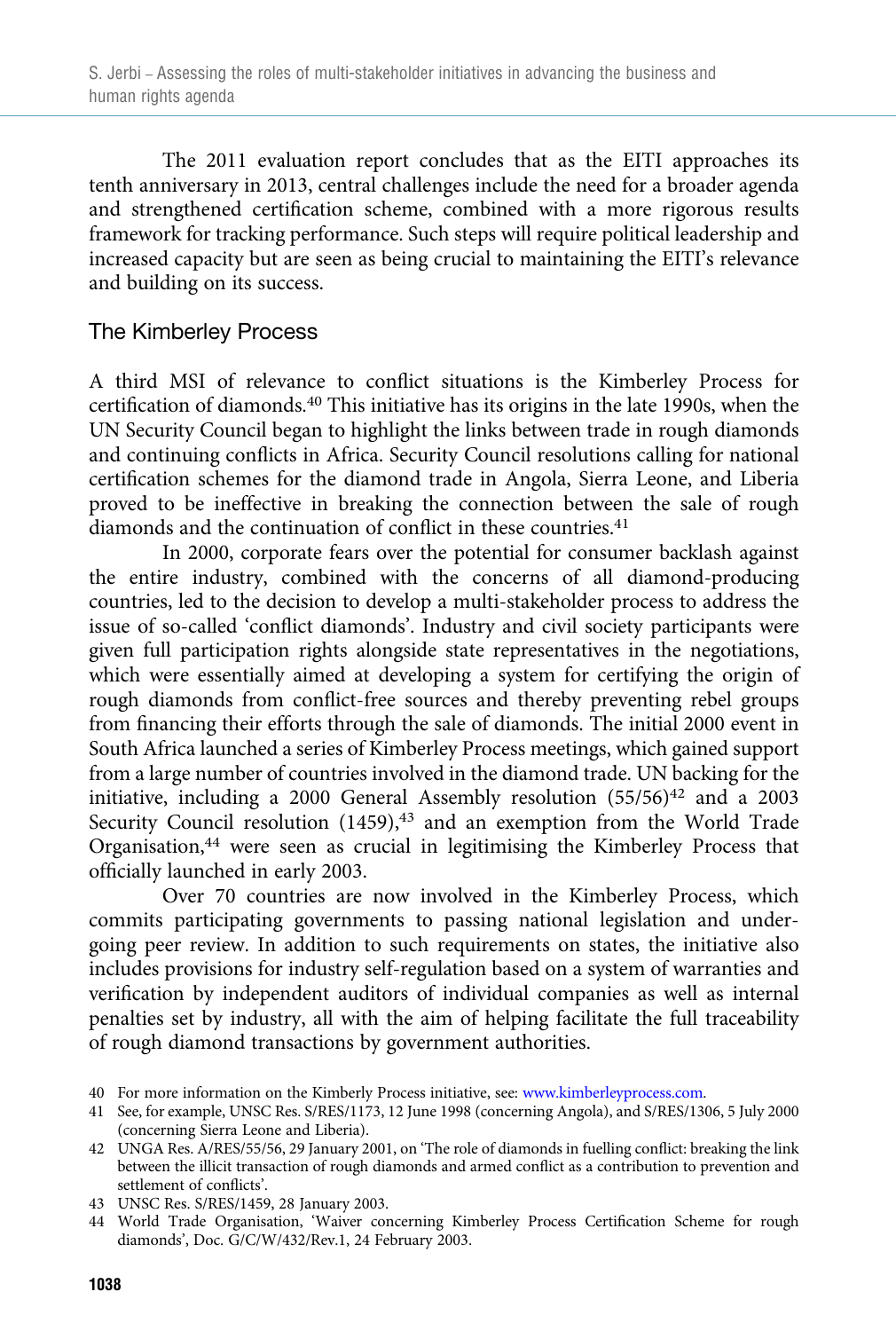

As Amy Lehr has noted:

The Kimberley Process is arguably an example of a co-dependent system ... Its multi-layered system denotes the benefits of multi-stakeholder approaches and mutual learning when addressing supply chain challenges. The certification scheme ... was developed with the participation and expertise of NGOs and companies as well as governments. Those stakeholders continue to have a seat at the table of Kimberley Process meetings, and to exert considerable pressure on the direction that the initiative takes. In addition, the industry's system of warranties acts as a backup to the government certification scheme. ... Conflict minerals cannot be addressed unless governments draw upon their traditional national government functions, such as customs inspections. The certification scheme's quality would falter without industry's input and pressure from NGOs, but its implementation would not occur without governments acting in their traditional roles as well.45

The Kimberley Process has been credited with helping to reduce the trade in conflict diamonds to less than 1% of the world's total rough diamond trade. Yet despite its successes, the initiative has faced strong criticism in recent years, including from civil society stakeholders who played critical roles in its creation. In December 2011, Global Witness announced<sup>46</sup> that it was withdrawing from the Kimberley Process over what it viewed as a series of failures on the part of the initiative concerning specific country situations, most notably in Zimbabwe. This followed a decision<sup>47</sup> by the Kimberley Process to authorise exports from two companies operating in the Marange diamond fields in Zimbabwe despite widespread violence and brutal repression of opponents of Zimbabwe's President Robert Mugabe. Global Witness called for

all existing contracts in the Marange fields to be cancelled and retendered with terms of reference which reflect international best practice on revenue sharing, transparency, oversight by and protection of the affected communities ... The diamond industry must finally take responsibility for its supply chains and prove that the stones it sells are clean.48

At the heart of these criticisms is a seemingly straightforward question: what is a conflict diamond? The current political situation in Zimbabwe failed to

<sup>45</sup> Amy Lehr, 'Old and new governance approaches to conflict minerals: all are better than one', in Harvard International Law Journal Online, Vol. 52, Article Series: November 2010, p. 159, available at: [www.](http://www.harvardilj.org/2010/11/online_52_lehr/) [harvardilj.org/2010/11/online\\_52\\_lehr/](http://www.harvardilj.org/2010/11/online_52_lehr/).

<sup>46</sup> Global Witness, 'Why we are leaving the Kimberley Process – a message from Global Witness Founding Director Charmian Gooch', 5 December 2011, available at: [www.globalwitness.org/library/why-we-are](http://www.globalwitness.org/library/why-we-are-leaving-kimberley-process-message-global-witness-founding-director-charmian-gooch)[leaving-kimberley-process-message-global-witness-founding-director-charmian-gooch.](http://www.globalwitness.org/library/why-we-are-leaving-kimberley-process-message-global-witness-founding-director-charmian-gooch)

<sup>47</sup> Kimberley Process Administrative Decision on Marange (Zimbabwe), Doc. 001/2011, 1 November 2011, available at: [www.kimberleyprocess.com/documents/10540/40001/2011%20-%20AD31%20Marange%](http://www.kimberleyprocess.com/documents/10540/40001/2011%20-%20AD31%20Marange%20%28Zimbabwe%29.pdf?version=1.1&t=1327595170000) [20%28Zimbabwe%29.pdf?version=1.1&t=1327595170000](http://www.kimberleyprocess.com/documents/10540/40001/2011%20-%20AD31%20Marange%20%28Zimbabwe%29.pdf?version=1.1&t=1327595170000).

<sup>48</sup> Global Witness, 'Global Witness leaves Kimberley Process, calls for diamond trade to be held accountable', Press Release, 5 December 2011, available at: [www.globalwitness.org/library/global-witness-leaves](http://www.globalwitness.org/library/global-witness-leaves-kimberley-process-calls-diamond-trade-be-held-accountable)[kimberley-process-calls-diamond-trade-be-held-accountable.](http://www.globalwitness.org/library/global-witness-leaves-kimberley-process-calls-diamond-trade-be-held-accountable)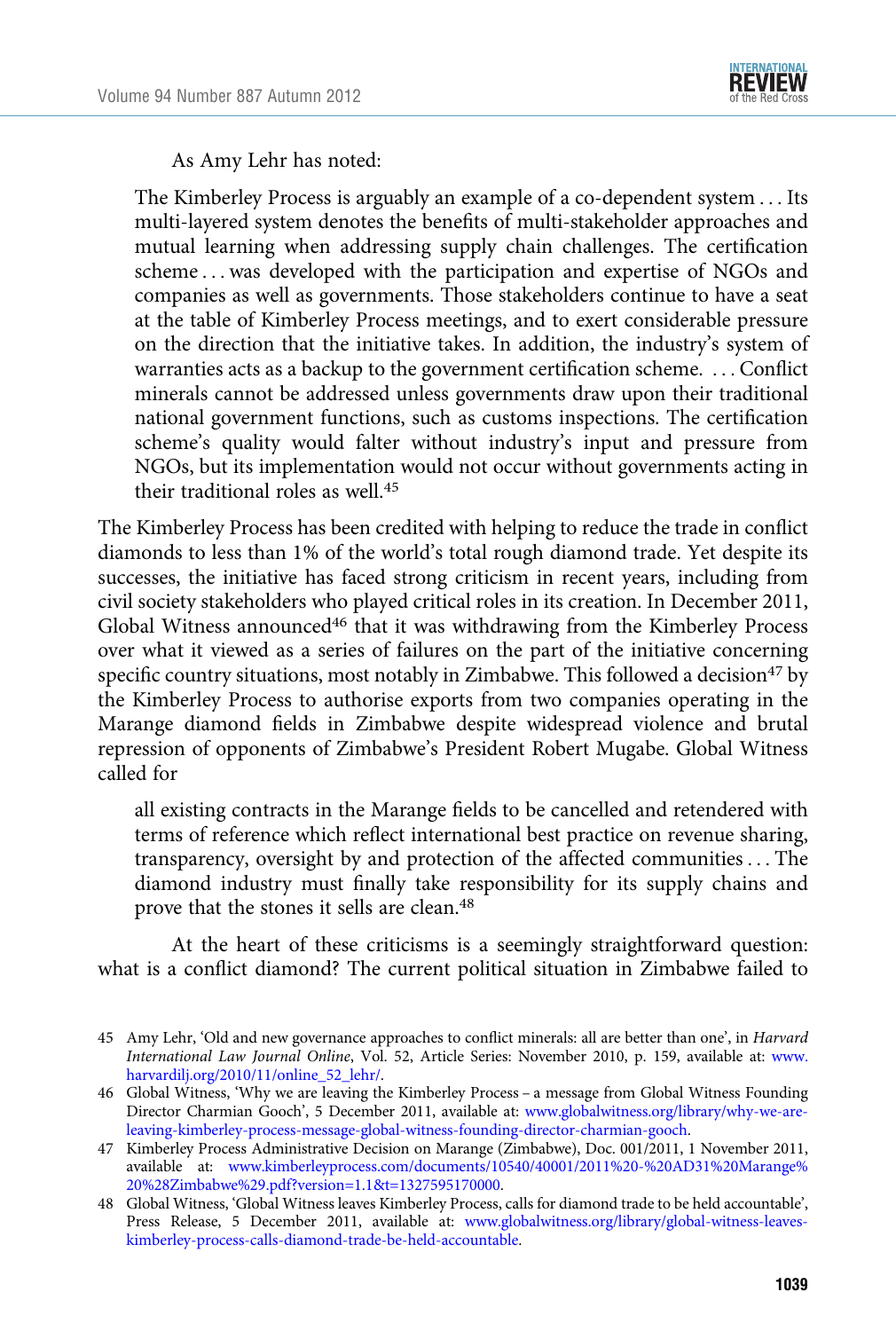rise to the current definition of the term used by the Kimberley Process – 'rough diamonds used by rebel movements or their allies to finance conflict aimed at undermining legitimate governments'. <sup>49</sup> Restrictions in this case were therefore deemed to be unwarranted.

Media reports<sup>50</sup> from the June 2012 inter-sessional meeting of the Kimberley Process in Washington D.C. indicate that the US government in its role as chair of the initiative during 2012 is attempting to address the question of definitions. It has made a proposal that is said to remove from the current definition of conflict diamonds references such as 'rebel movements' and to add terms such as 'situations of violence'.<sup>51</sup> Such changes, if approved, could potentially cover country situations such as Zimbabwe.

As the 2012 Chair of the Kimberley Process, US Ambassador Gillian Milovanovic, put it in her remarks to the Washington DC meeting:

Fundamentally, we believe that carefully crafted, agreed updates to definitions, and to the procedures through which they will be invoked and applied, are central to addressing the concern of unfairness and inconsistency and also to keeping the [Kimberley Process] relevant and effective for decades to come.52

These and other challenges facing the Kimberley Process will likely be the subject of further intensive discussions during the initiative's tenth anniversary in 2013.

# MSIs and the UN Guiding Principles on Business and Human Rights

The previous section highlighted the diverse approaches taken and the challenges faced by three leading MSIs involved in conflict or fragile governance-related situations. This section will examine the extent to which the 2011 adoption by the UN Human Rights Council of the Guiding Principles on Business and Human Rights,53 the result of John Ruggie's six-year mandate as UN Special Representative, may be of relevance to the future of these and other MSIs in the human rights domain.

This issue should be considered first from the perspective of the approach that Ruggie took in developing the Guiding Principles and how governments and

<sup>49</sup> Kimberley Process Certification Scheme Core Document, Section I, 'Definitions', available at: [www.](http://www.kimberleyprocess.com/documents/10540/11192/KPCS%20Core%20Document?version=1.0&t=1331826363000) [kimberleyprocess.com/documents/10540/11192/KPCS%20Core%20Document?version=1.0&t=](http://www.kimberleyprocess.com/documents/10540/11192/KPCS%20Core%20Document?version=1.0&t=1331826363000) [1331826363000](http://www.kimberleyprocess.com/documents/10540/11192/KPCS%20Core%20Document?version=1.0&t=1331826363000).

<sup>50</sup> See, for example, Naren Karunakaran and Ahona Ghosh, 'Diamond trade versus human rights', in Economic Times, 19 June 2012, available at: [http://articles.economictimes.indiatimes.com/2012-06-19/](http://articles.economictimes.indiatimes.com/2012-06-19/news/32317729_1_conflict-diamonds-blood-diamonds-kimberley-process-certification-scheme) news/32317729\_1\_confl[ict-diamonds-blood-diamonds-kimberley-process-certi](http://articles.economictimes.indiatimes.com/2012-06-19/news/32317729_1_conflict-diamonds-blood-diamonds-kimberley-process-certification-scheme)fication-scheme.

<sup>51</sup> Ibid.

<sup>52</sup> Kimberley Process, p. 4, available at: [www.kimberleyprocess.com/documents/10540/49668/Milovanovic.](http://www.kimberleyprocess.com/documents/10540/49668/Milovanovic.pdf) [pdf](http://www.kimberleyprocess.com/documents/10540/49668/Milovanovic.pdf).

<sup>53</sup> UN Human Rights Council, Guiding Principles on Business and Human Rights: Implementing the United Nations 'Protect, Respect and Remedy' Framework, UN Doc. A/HRC/17/31, 21 March 2011, available at: <http://daccess-dds-ny.un.org/doc/UNDOC/GEN/G11/121/90/PDF/G1112190.pdf?OpenElement>.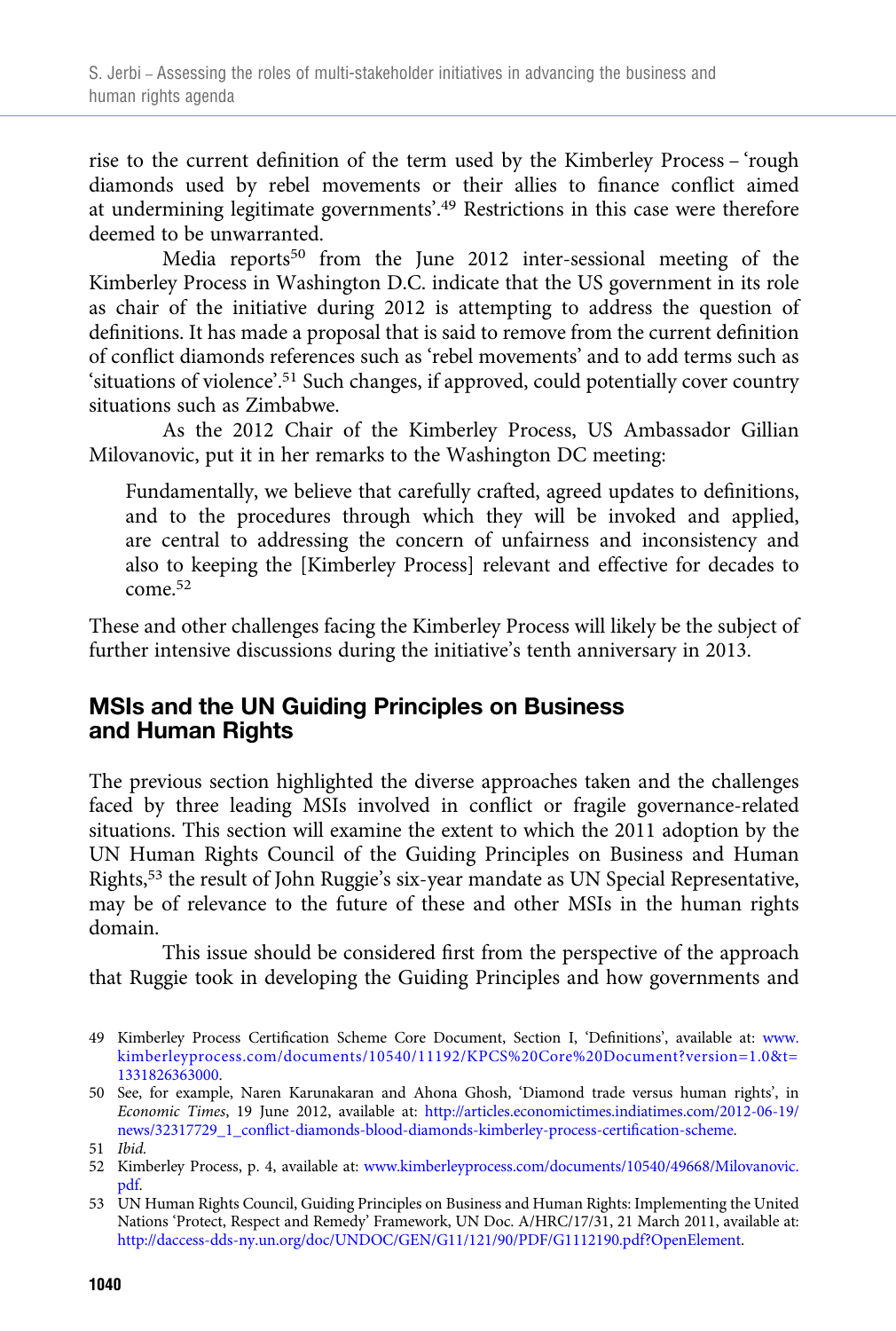

other stakeholders have reacted to his methodology. In the resolution endorsing the Guiding Principles and establishing the mandate of a follow-up expert working group to lead on the dissemination and implementation of the Guiding Principles, the UN Human Rights Council emphasised 'the importance of multi-stakeholder dialogue and analysis to maintain and build on the results achieved to date and to inform further deliberations of the Human Rights Council on business and human rights'. <sup>54</sup> Indeed, as the Norwegian government, which led the cross-regional group of core sponsors of the Special Representative's mandate, stated just prior to the adoption of the 2011 resolution:

It is the view of the main sponsors that the success of the outgoing mandate holder results to a large extent from the inclusiveness of his approach and his ability to develop open communications with all stakeholders. We believe it is time to institutionalize this multi-stakeholder involvement and create a forum for dialogue and cooperation to support and strengthen the Working Group.55

The Human Rights Council resolution established a multi-stakeholder Forum on Business and Human Rights under the guidance of the Working Group for the purpose of promoting dialogue and cooperation on issues linked to business and human rights, notably 'including challenges faced in particular sectors, operational environments or in relation to specific rights or groups, as well as identifying good practices'. 56

The Forum meets for the first time in December 2012. It is too soon to predict whether Ruggie's emphasis on multi-stakeholder consultations in reaching broad consensus and the strong support of some governments for this approach will impact the way the Human Rights Council takes forward its own work in this area, or for that matter how companies will pursue their individual and collective efforts to implement the UN Guiding Principles. For its part, the new UN Working Group on Business and Human Rights has made clear its intentions to build on this approach:

The Working Group recognizes that the final measure of success of its mandate will be the extent to which the Guiding Principles are mainstreamed into 'business-as-usual' for all stakeholders in business activities – whether they influence, lead or participate in, or are affected by the same. This places the principle of multi-stakeholder consultation and input at the core of the philosophy of the Working Group, with the aim of garnering the widest degree of support by stakeholders for both the process and the outcomes of the mandate.57

56 See UN Human Rights Council, above note 54.

<sup>54</sup> UN Human Rights Council Resolution on 'Human rights and transnational corporations and other business enterprises', UN Doc. A/HRC/RES/17/4, 6 July 2011, para. 5.

<sup>55</sup> Norway's statement is available at: [www.business-humanrights.org/media/documents/ruggie/statements](http://www.business-humanrights.org/media/documents/ruggie/statements-norway-uk-business-human-rights-16-jun-2011.pdf)[norway-uk-business-human-rights-16-jun-2011.pdf.](http://www.business-humanrights.org/media/documents/ruggie/statements-norway-uk-business-human-rights-16-jun-2011.pdf)

<sup>57</sup> Report of the Working Group on the Issue of Human Rights and Transnational Corporations and Other Business Enterprises, UN Doc. A/HRC/20/29, 10 April 2012, para. 75.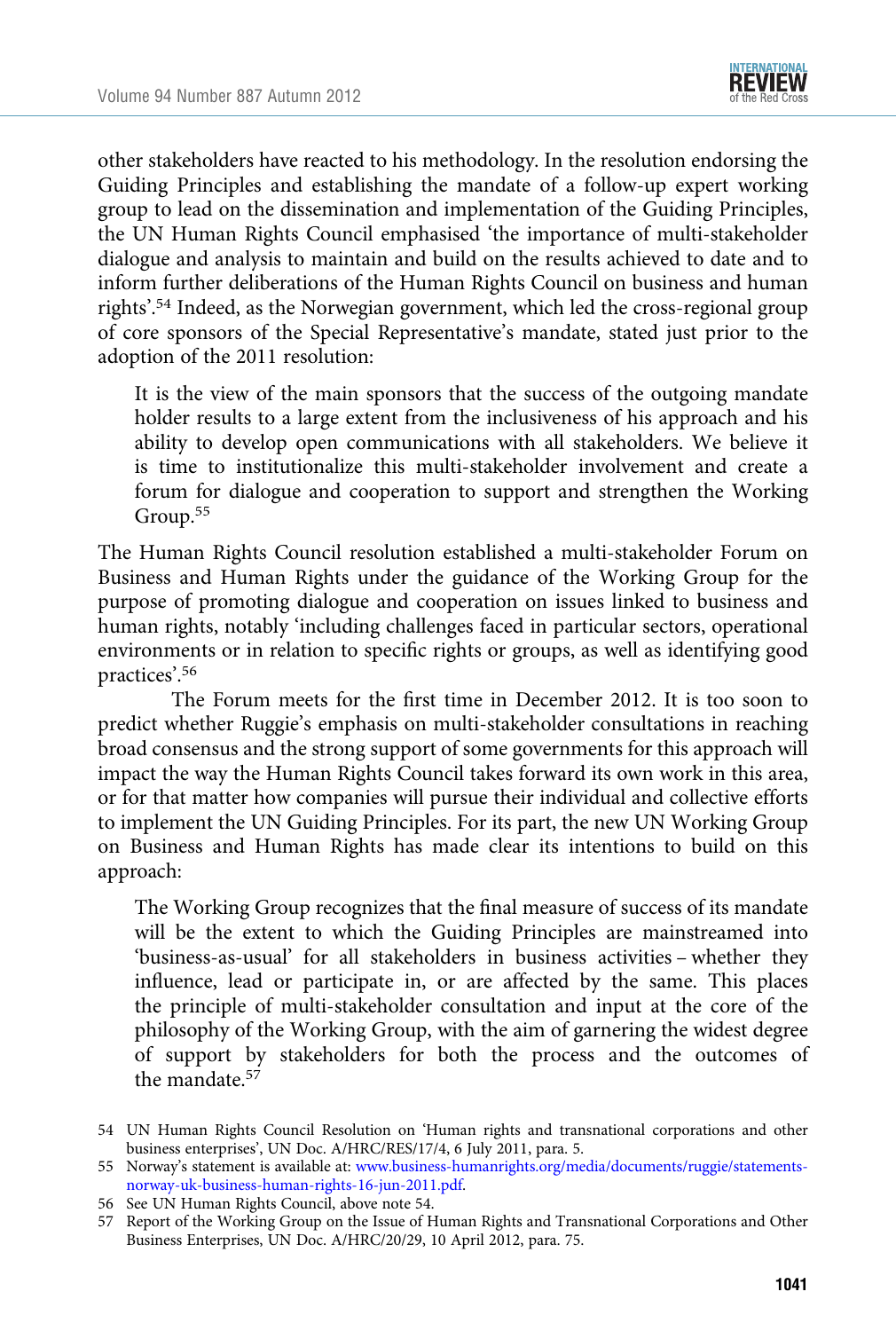But beyond the importance of broad consultation with all relevant actors, what do the Guiding Principles have to say about multi-stakeholder initiatives themselves? In fact, direct references to MSIs in the Guiding Principles are found only in the context of the so-called 'Remedy' pillar of the Protect, Respect and Remedy Framework on business and human rights, which the Guiding Principles are meant to operationalise. Guiding Principle 30 states: 'Industry, multi-stakeholder and other collaborative initiatives that are based on respect for human rights-related standards should ensure that effective grievance mechanisms are available'. <sup>58</sup> The Commentary to this principle states, in part:

The legitimacy of such initiatives may be put at risk if they do not provide for such mechanisms. The mechanisms could be at the level of individual members, of the collaborative initiative, or both. These mechanisms should provide for accountability and help enable the remediation of adverse human rights impacts.59

These statements are important, as existing MSIs have generally not placed emphasis on grievance or alternative dispute resolution mechanisms. It should be noted, however, that initiatives such as the FLA have instituted third-party complaint processes as a last resort for individuals and groups alleging serious abuses that have not been adequately addressed through other channels.<sup>60</sup> Similarly, MSIs currently in development, such as the Code of Conduct for Private Security Service Providers, have included grievance mechanisms as part of their founding governance documents.<sup>61</sup>

Specific references to grievance mechanisms in the UN Guiding Principles are critical but may raise questions as to why other aspects of MSI governance are not included as well. However, a number of additional issues covered in the Guiding Principles are of direct relevance and should be considered in this context. One example concerns the issue of corporate public reporting. Guiding Principle 21 affirms that business enterprises should communicate externally how they address the human rights-related impacts of their operations, in particular when operating in contexts that pose risks of severe human rights impacts. Disclosure of performance continues to be a key challenge for many MSIs. The Guiding Principles provide clear statements in this area that should inform future practice.

Guiding Principle 16, concerning corporate policy commitments to respect human rights, and Principle 17, on the need for ongoing human rights due diligence processes to assess actual and potential human rights impacts and steps to integrate and act upon the findings of such assessments, are critical baseline expectations which should also be factored into MSI governance and efforts aimed at increasing legitimacy and effectiveness.

<sup>58</sup> See UN Human Rights Council, above note 53, Principle 30, p. 26.

<sup>59</sup> Ibid., Principle 30, Commentary.

<sup>60</sup> See FLA, 'Third party complaint process', available at: [www.fairlabor.org/third-party-complaint-process.](http://www.fairlabor.org/third-party-complaint-process)

<sup>61</sup> See Charter for the Oversight Mechanism for the International Code of Conduct for Private Security Service Providers, 2013, available at: [http://www.icoc-psp.org/uploads/ICoC\\_Articles\\_of\\_Association.pdf.](http://www.icoc-psp.org/uploads/ICoC_Articles_of_Association.pdf)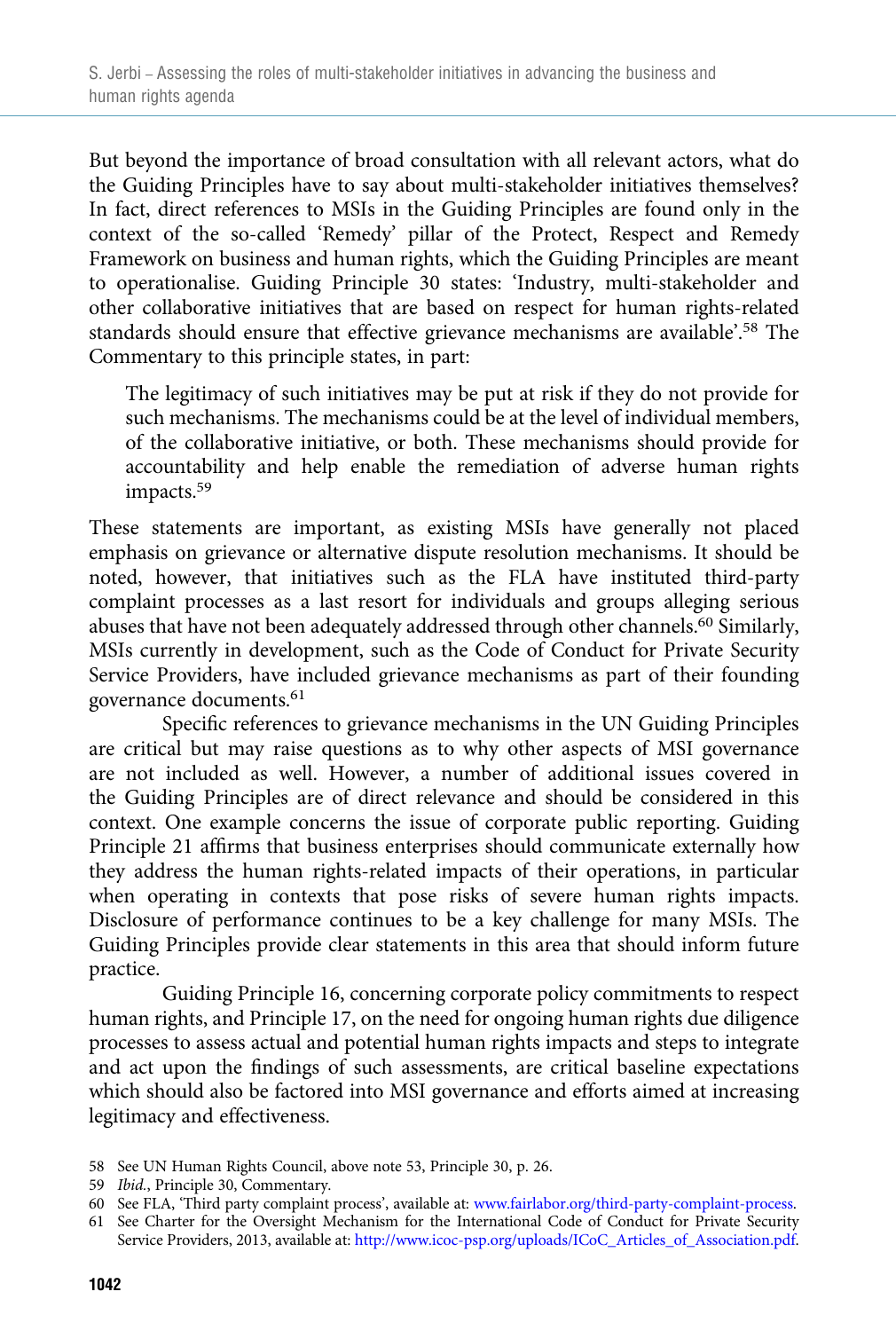Recommendations in the Guiding Principles to state duties are also of relevance to MSIs, in particular with respect to conflict situations. Guiding Principle 7 states:

7. Because the risk of gross human rights abuses is heightened in conflictaffected areas, States should help ensure that business enterprises operating in those contexts are not involved with such abuses, including by:

- a) engaging at the earliest stage possible with business enterprises to help them identify, prevent and mitigate the human rights-related risks of their activities and business relationships;
- b) providing adequate assistance to business enterprises to assess and address the heightened risks of abuses, paying special attention to both genderbased and sexual violence;
- c) denying access to public support and services for a business enterprise that is involved with gross human rights abuses and refuses to cooperate in addressing the situation;
- d) ensuring that their current policies, legislation, regulations and enforcement measures are effective in addressing the risk of business involvement in gross human rights abuses.

Clearly, these recommendations suggest that companies and governments involved in MSIs such as those discussed in the previous section should now be reviewing their own policies and actions in light of the UN Guiding Principles, which are widely viewed as the most authoritative global standard in the area of business and human rights.

# Looking ahead: fulfilling the promise of multi-stakeholder governance

Despite competing views concerning their utility and effectiveness, the development of MSIs addressing private sector responsibilities in conflict and fragile governance areas has already significantly altered the playing field for many major corporations and marked an evolution in how some states view the need for more innovative strategies to address key human rights-related challenges. Though only a relatively small number of states and companies have involved themselves in such efforts to date, these experiments in governance have clearly made an impact on the global policy agenda.

Given their recent history, it is not surprising that each of the MSIs discussed in this article features different forms of interaction and power relations between participants, employs different governance arrangements, and has achieved different levels of implementation and evaluation of performance to date. Despite their still experimental forms, there is a growing sense of urgency regarding the legitimacy and impact of such efforts should be addressed; these include the still limited involvement by many corporations, governments, and civil society actors, as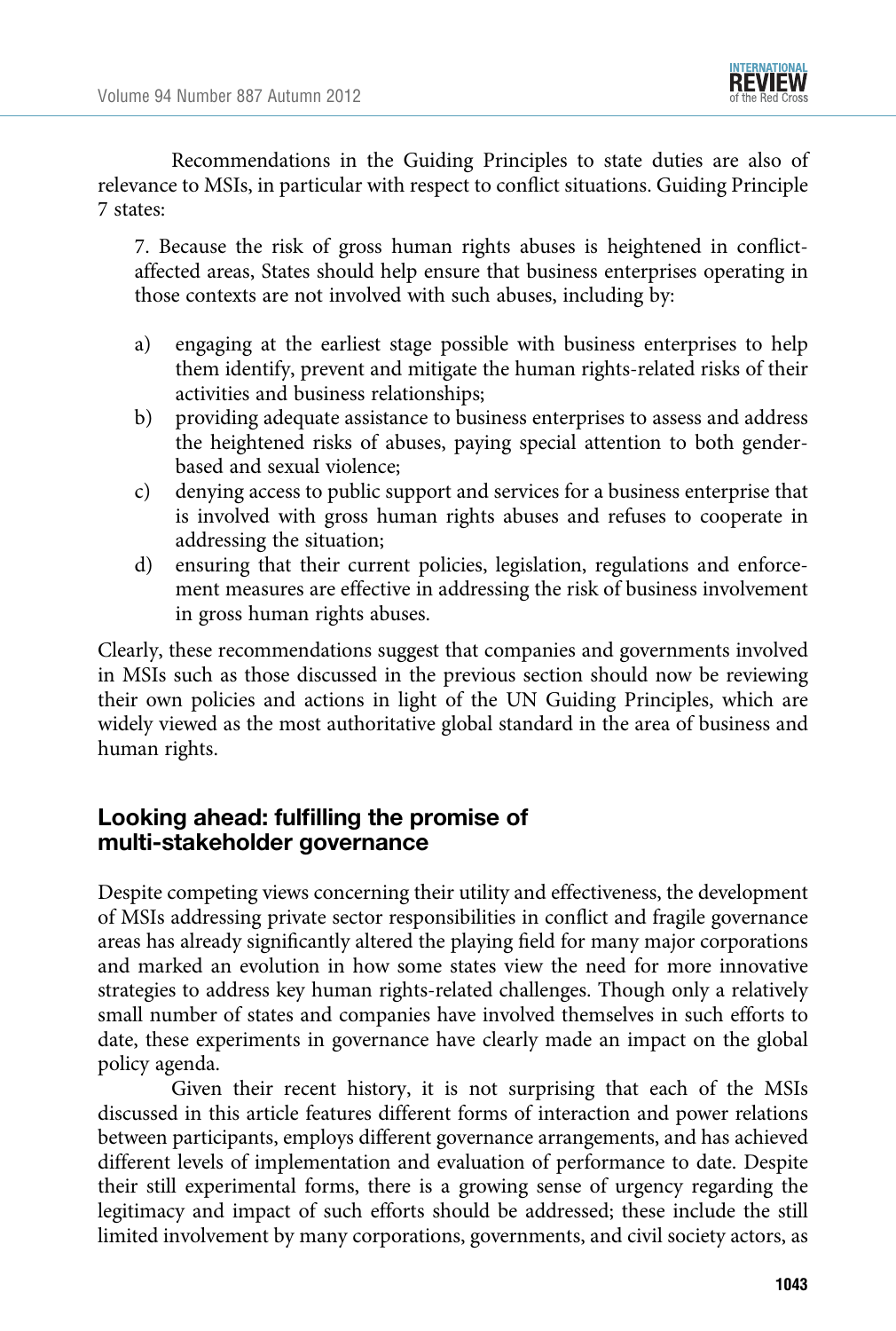well as the lack of uniform standards, monitoring, and penalties for noncompliance.

What practical steps can be taken in the short term to address the challenges and shortcomings facing existing MSIs? One clear area where more work is needed concerns greater attention to the roles of governments in such efforts. As John Ruggie stressed when addressing participants in the Voluntary Principles on Security and Human Rights in 2011:

When operating in difficult environments, companies need granular advice and assistance from home and host states alike. They need to be able to count on the in-country government-to-government interface that is a critical component of the Voluntary Principles ... In my experience, most embassies are not well instructed or equipped for these tasks. In addition, home governments of companies need to be honest with them when their activities approach critical thresholds, and promote corrective measures if they are crossed.62

Encouraging participating governments to exert proactive leadership within existing initiatives, consistent with the state duty to protect human rights as affirmed in the UN Guiding Principles, is a clear priority in the time ahead. Other governancerelated challenges need greater attention and more consistent approaches by all stakeholders as well. Issues such as how MSI secretariats should be established and funded, what the implications are for participating companies in terms of their relationships with suppliers, distributors, and subsidiaries, and how effective complaints mechanisms should be established are all critical in bolstering the legitimacy of existing and planned initiatives.

A number of lessons on these and other governance questions facing MSIs addressing human rights related concerns could potentially be drawn from related examples such as the work of the International Social and Environmental Accreditation and Labelling (ISEAL) Alliance.<sup>63</sup> This collaborative project was formed in the late 1990s by four certification organisations with the aim of establishing a global association of sustainability standards. ISEAL's work covers industry sectors such as agriculture, forestry, and fisheries, with plans for standards on additional sectors under way. Its codes of good practice on issues of impact and assurance may benefit the efforts of MSIs discussed in this article. An additional relevant effort can be seen in the developing activities of the Institute for Multi-Stakeholder Initiative Integrity (MSI Integrity), which aims to examine the impact and value of voluntary business-related human rights initiatives.<sup>64</sup>

Another resource that MSIs should seek to engage is the new UN Working Group on Business and Human Rights, through its mandate to disseminate and foster implementation of the UN Guiding Principles. The Working Group could, for

<sup>62</sup> John G. Ruggie, 'Keynote Remarks at Extraordinary Plenary Voluntary Principles on Security & Human Rights Department of Foreign Affairs & International Trade, Ottawa, Canada, 15 September 2011', available at: [http://](http://voluntaryprinciples.org/files/Ruggie_Speech_VPs_September_2011.pdf)voluntaryprinciples.org/fi[les/Ruggie\\_Speech\\_VPs\\_September\\_2011.pdf.](http://voluntaryprinciples.org/files/Ruggie_Speech_VPs_September_2011.pdf)

<sup>63</sup> See the ISEAL Alliance website at: [www.isealalliance.org.](http://www.isealalliance.org)

<sup>64</sup> See the MSI Integrity website at: [http://www.msi-integrity.org/.](http://www.msi-integrity.org/)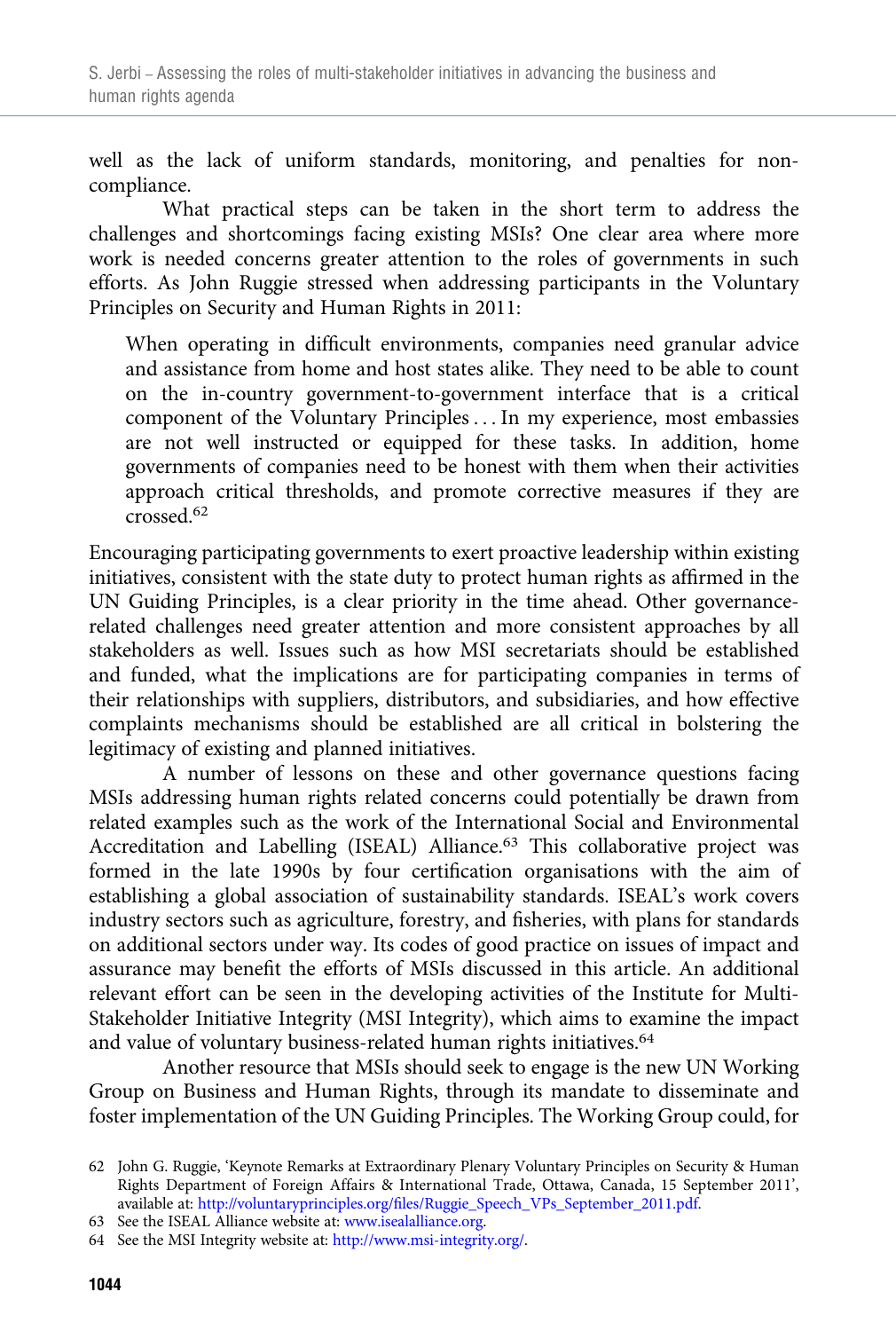example, be asked to convene representatives of major MSIs in the field to share lessons learned and discuss how relevant provisions of the Guiding Principles should best be integrated into existing and planned initiatives. Equally important, it and other independent human rights bodies such as national human rights institutions could play vital roles by assisting MSIs in resolution of disputes, and potentially investigating and issuing authoritative opinions in cases where disputes could not be resolved through mediation.

Greater involvement by these UN expert bodies will undoubtedly point out the significant constraints facing MSIs and other organisations working in this area, a subject that John Ruggie addressed repeatedly as part of his mandate. Ruggie proposed the establishment of a voluntary fund for business and human rights, with the primary purpose of addressing capacity-related needs in implementing the UN Guiding Principles. His proposal envisioned a fund that could receive contributions by states and private sources and be overseen by a multi-stakeholder steering committee dedicated to supporting strategies at all levels for encouraging uptake of the Guiding Principles.65 To date, the only UN follow-up to this proposal has been a request by the UN Human Rights Council for a 'feasibility study' on the possibility of establishing such a fund,66 although the UN Working Group or the Office of the High Commissioner for Human Rights could conceivably pursue additional actions in this area as well.

Critics of multi-stakeholder approaches will likely continue to point to the danger of such efforts becoming little more than exercises in corporate public relations and a diversion from the real task of creating verifiable and legally enforceable regulatory frameworks. Defending against such criticisms will require that those involved in MSIs, in particular companies and governments, take further concerted steps to strengthen the legitimacy and effectiveness of these initiatives, including by ensuring real power-sharing and genuine involvement of stakeholder groups from civil society and from local communities impacted by corporate operations, as well as by involving other constituent groups in decision-making processes and evaluation of impact. MSIs will also need to demonstrate their ability to involve more corporate and state actors while continuing to foster greater ownership, expertise, and innovation, which can produce positive impacts over time.

As the examples in this article highlight, many questions remain about the viability of MSIs as a form of global governance that can contribute to preventing and ending situations of violence, armed conflict, and wide-scale abuse of human rights. Despite these uncertainties, what is clear is that MSIs, operating

<sup>65</sup> Mandate of the Special Representative of the Secretary-General on the Issue of Human Rights and Transnational Corporations and other Business Enterprises, 'Recommendations on follow-up to the mandate', 11 February 2011, available at: [http://business-humanrights.org/media/documents/ruggie/](http://business-humanrights.org/media/documents/ruggie/ruggie-special-mandate-follow-up-11-feb-2011.pdf) [ruggie-special-mandate-follow-up-11-feb-2011.pdf](http://business-humanrights.org/media/documents/ruggie/ruggie-special-mandate-follow-up-11-feb-2011.pdf).

<sup>66</sup> UN Human Rights Council, UN Doc. A/HRC/RES/21/5, 16 October 2012, para. 11 requests 'the Secretary-General to undertake a feasibility study to explore the establishment of a global fund to enhance the capacity of stakeholders to advance the implementation of the Guiding Principles ... the conclusions should be presented to the Human Rights Council and included in the report of the Secretary-General in June 2014'.